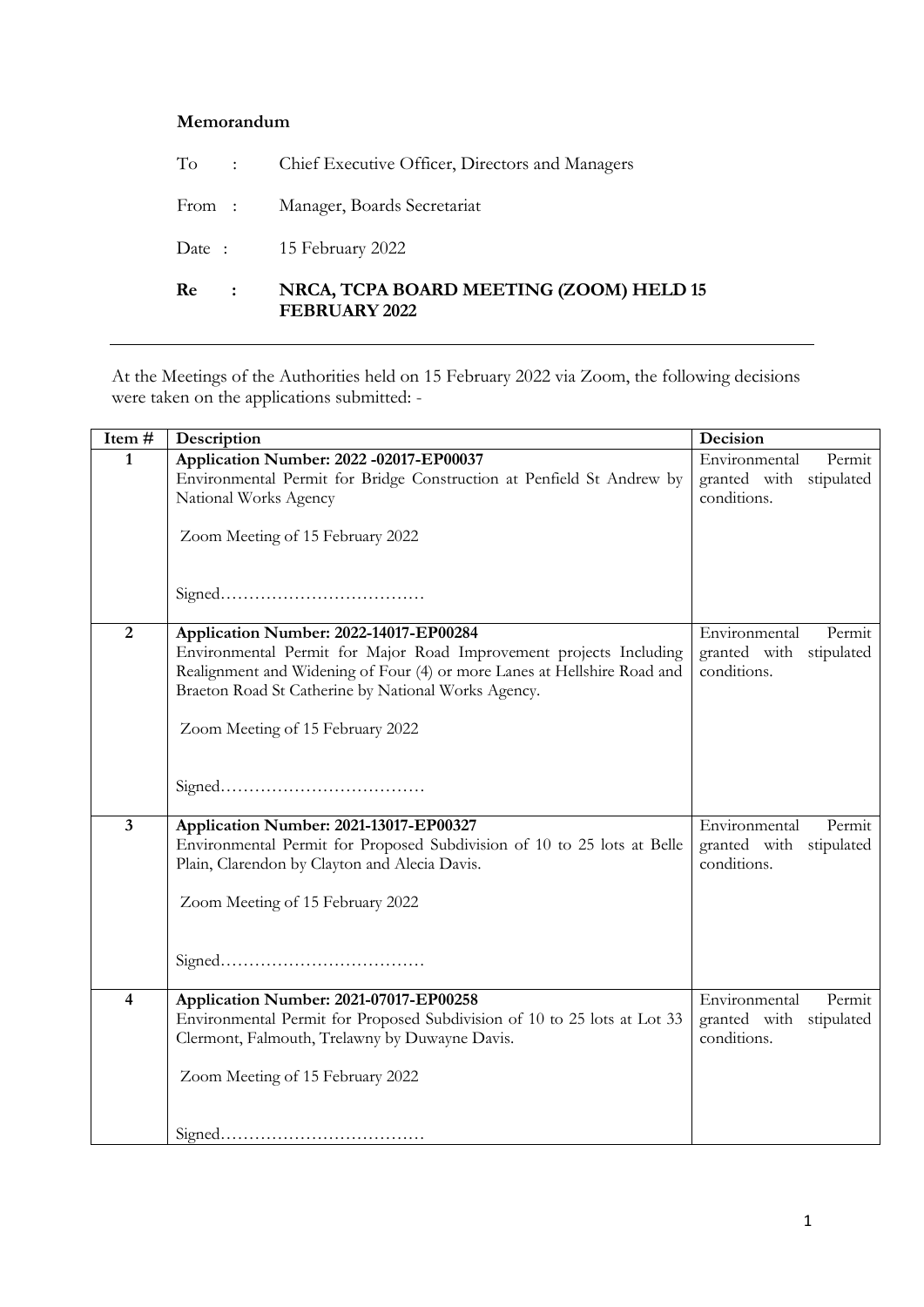| 5              | Application Number: 2021-14017-EP00288<br>Environmental Permit for Subdivision and Construction of Housing Projects<br>of 51 or more at Lot 109, Bellevue Heights, St Catherine by CEAC<br>Outsourcing Company Limited.<br>Zoom Meeting of 15 February 2022 | Environmental<br>Permit<br>granted with stipulated<br>conditions     |
|----------------|-------------------------------------------------------------------------------------------------------------------------------------------------------------------------------------------------------------------------------------------------------------|----------------------------------------------------------------------|
|                |                                                                                                                                                                                                                                                             |                                                                      |
| 6              | Application Number: 2021-14017-EP00329<br>Environmental Permit for Subdivision and Construction of Housing Projects<br>of 51 or more at Westchester Drive, St Catherine by West Indies Home<br>Contractors (WIHCON).                                        | Environmental<br>Permit<br>granted with stipulated<br>conditions     |
|                | Zoom Meeting of 15 February 2022                                                                                                                                                                                                                            |                                                                      |
|                |                                                                                                                                                                                                                                                             |                                                                      |
| $\overline{7}$ | Application Number: 2021-14017-EP00148<br>Environmental Permit for Subdivision of lands 10 lots and over at Lots 2A<br>and 4C, Knollis, St. Catherineby Multi-Flora Farm Limited.                                                                           | Environmental<br>Permit<br>granted with<br>stipulated<br>conditions  |
|                | Zoom Meeting of 15 February 2022                                                                                                                                                                                                                            |                                                                      |
|                |                                                                                                                                                                                                                                                             |                                                                      |
| 8              | Application Number: 2022-02017-EP00007<br>Environmental Permit for the Construction and Operation of a Crematorium<br>at Roman's Funeral Home 73-75 Oxford Street St. Andrew by at Roman's<br>Funeral Home Limited.                                         | Environmental<br>Permit<br>granted with stipulated<br>conditions.    |
|                | Zoom Meeting of 15 February 2022                                                                                                                                                                                                                            |                                                                      |
|                |                                                                                                                                                                                                                                                             |                                                                      |
| 9              | Application Number: 2022-04017-EP00002<br>Environmental Permit for Construction and Operation of a Concrete<br>Batching Plant Mobile or Fixed (temporary) at Part of Boston Estate,<br>Portland by Asphaltic Concrete Enterprise Limited (ACE).             | Environmental<br>Permit<br>granted with<br>stipulated<br>conditions. |
|                | Zoom Meeting of 15 February 2022                                                                                                                                                                                                                            |                                                                      |
|                |                                                                                                                                                                                                                                                             |                                                                      |
| 10             | Application Number: 2021-08017-EP00324<br>Environmental Permit for the Operation of Petroleum Storage and<br>Dispensing Facility at Sangster International Airport, Montego Bay, St. James<br>by MBJ Airports Ltd.                                          | Environmental<br>Permit<br>granted with stipulated<br>conditions.    |
|                | Zoom Meeting of 15 February 2022                                                                                                                                                                                                                            |                                                                      |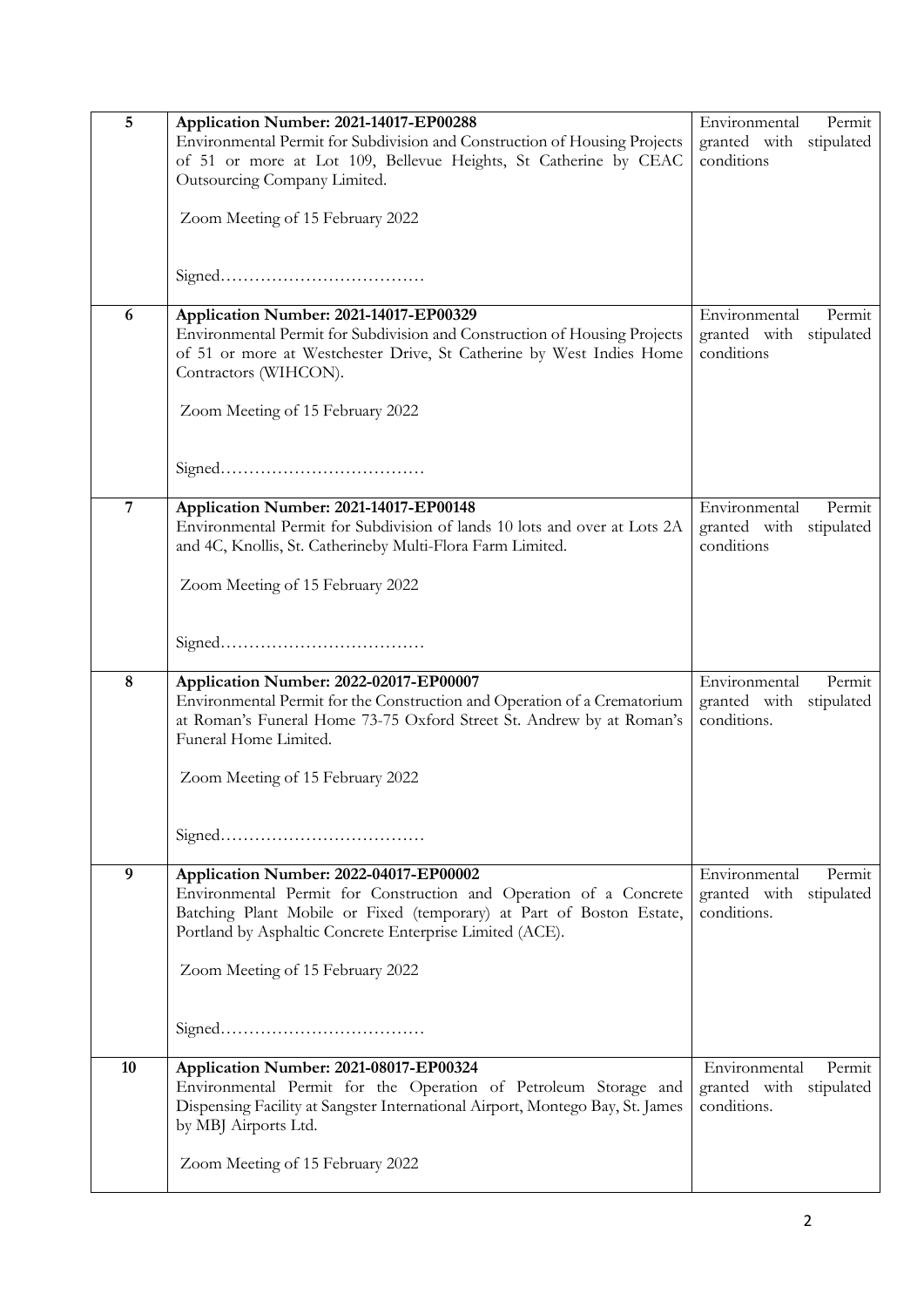| 11 | Application Number: 2022-02017-EP00030<br>Environmental Permit for Major Road Improvement Projects Including<br>Realignment and Widening of Four (4) or more Lanes at Lady Musgrave; East<br>Kings House Road by the National Works Agency (NWA)<br>Zoom Meeting of 15 February 2022 | Environmental<br>Permit<br>granted with stipulated<br>conditions.                       |
|----|--------------------------------------------------------------------------------------------------------------------------------------------------------------------------------------------------------------------------------------------------------------------------------------|-----------------------------------------------------------------------------------------|
|    |                                                                                                                                                                                                                                                                                      |                                                                                         |
| 12 | Application Number: 2021-02017-EP00338<br>Environmental Permit for an Asphalt Batching Plant at Lots 3 and 4 Cane<br>River, Bull Bay, St. Andrew by Rick Williams Trucking Equipment and<br>Construction Limited.<br>Zoom Meeting of 15 February 2022                                | Environmental<br>Permit<br>granted with<br>stipulated<br>conditions.                    |
|    |                                                                                                                                                                                                                                                                                      |                                                                                         |
| 13 | Application Number: 2019-02017-EP00243<br>Amendment to Environmental Permit for the construction of housing<br>projects of 10 to 25 houses in 12 University Crescent, St. Andrew by Richburg<br>Development Limited.<br>Zoom Meeting of 15 February 2022                             | Amendment<br>to<br>Environmental<br>Permit<br>granted with<br>stipulated<br>conditions. |
|    |                                                                                                                                                                                                                                                                                      |                                                                                         |
| 14 | Application Number: 2018-07017-BL00038<br>Beach Licence for the maintenance of ten $(10)$ pylons and a groyne at Lot #9,<br>Hague, Trelawny by Herbert Mowatt.<br>Zoom Meeting of 15 February 2022                                                                                   | Beach Licence granted<br>with<br>stipulated<br>conditions.                              |
| 15 | Application Number: 2021-08017-BL00038                                                                                                                                                                                                                                               | Beach Licence granted                                                                   |
|    | Beach Licence for beach nourishment of the Secrets and Breathless Resort at<br>Montego Bay Freeport, St James by CEAC Outsourcing Company Limited.<br>Zoom Meeting of 15 February 2022                                                                                               | with<br>stipulated<br>conditions.                                                       |
| 16 | Application Number: 2021-07017-BL00042<br>Beach Licence for use of the foreshore and floor of the sea for the<br>construction and maintenance of a rip rap revetment and a wooden jetty<br>supported by two (2) pylons at Rock District, Trelawny by Raymond Stephen.                | Beach Licence granted<br>with<br>stipulated<br>conditions.                              |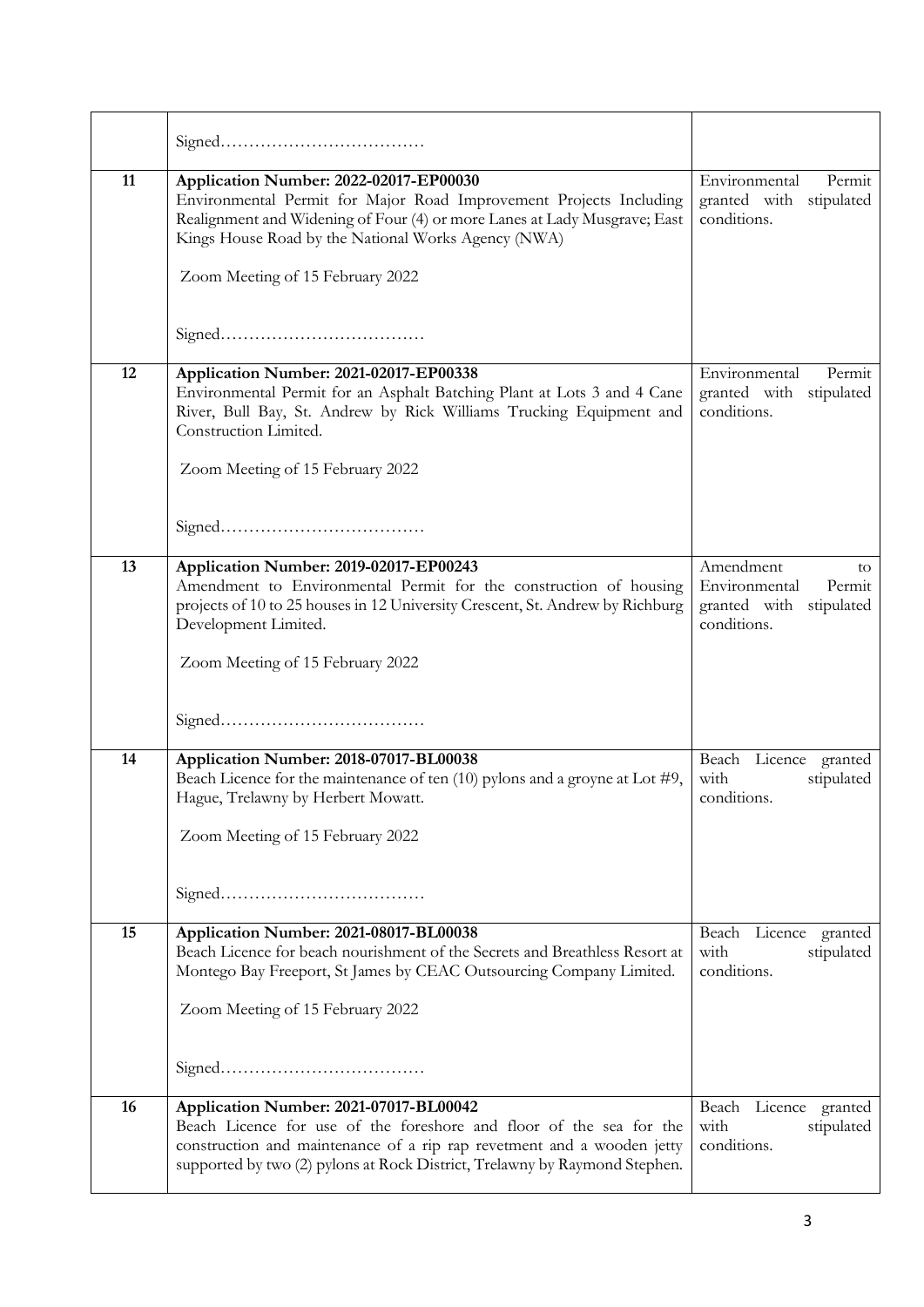|    | Zoom Meeting of 15 February 2022                                                                                                                                                                                                                                    |                                                                      |
|----|---------------------------------------------------------------------------------------------------------------------------------------------------------------------------------------------------------------------------------------------------------------------|----------------------------------------------------------------------|
|    |                                                                                                                                                                                                                                                                     |                                                                      |
|    |                                                                                                                                                                                                                                                                     |                                                                      |
| 17 | Application Number: 2021-08017-EP00275                                                                                                                                                                                                                              | Environmental<br>Permit                                              |
|    | Environmental Permit for the construction and operation of a hotel or resort<br>complex of 501 to 1000 rooms (expansion) at Lot A12, A13 & A76 Montego<br>Freeport, Montego Bay, St. James by Seawind Key Investments Limited.                                      | granted with stipulated<br>conditions.                               |
|    | Zoom Meeting of 15 February 2022                                                                                                                                                                                                                                    |                                                                      |
|    |                                                                                                                                                                                                                                                                     |                                                                      |
| 18 | Application Number: 2021-08008-BA00523                                                                                                                                                                                                                              | Outline<br>Planning                                                  |
|    | Outline Planning Permission for the proposed demolition, renovation and<br>extension of existing hotel (expansion) at Lot A12, A13 & A76 Montego<br>Freeport, Montego Bay, St. James by Seawind Key Investments Limited.                                            | Permission granted with<br>stipulated conditions.                    |
|    | Zoom Meeting of 15 February 2022                                                                                                                                                                                                                                    |                                                                      |
|    |                                                                                                                                                                                                                                                                     |                                                                      |
| 19 | Application Number: 2021-03017-EP00332<br>Environmental Permit for of Hydrocarbon Production, Refining, Storage and<br>Stockpiling at North of Main Road, Roselle District, St Thomas by S & G<br>Road Surfacing Materials Limited.                                 | Environmental<br>Permit<br>granted with<br>stipulated<br>conditions. |
|    | Zoom Meeting of 15 February 2022                                                                                                                                                                                                                                    |                                                                      |
|    |                                                                                                                                                                                                                                                                     |                                                                      |
| 20 | Application Number: 2021-03017-EP00333<br>Environmental Permit for the Construction and Operation of a Batching and<br>Crushing Plant (mobile or fixed) at North of Main Road, Roselle District, St<br>Thomas by S & G Road Surfacing Materials Limited.            | Environmental<br>Permit<br>granted with stipulated<br>conditions.    |
|    | Zoom Meeting of 15 February 2022                                                                                                                                                                                                                                    |                                                                      |
|    |                                                                                                                                                                                                                                                                     |                                                                      |
| 21 | Application Number: 2022-10017-EP00003<br>Environmental Permit for Schools and educational institutions (excluding<br>early childhood education institutions) at Grange Hill Primary School,<br>Westmoreland by Ministry of Education, Youth & Information (MoEY&I) | Environmental<br>Permit<br>granted with stipulated<br>conditions.    |
|    | Zoom Meeting of 15 February 2022                                                                                                                                                                                                                                    |                                                                      |
|    |                                                                                                                                                                                                                                                                     |                                                                      |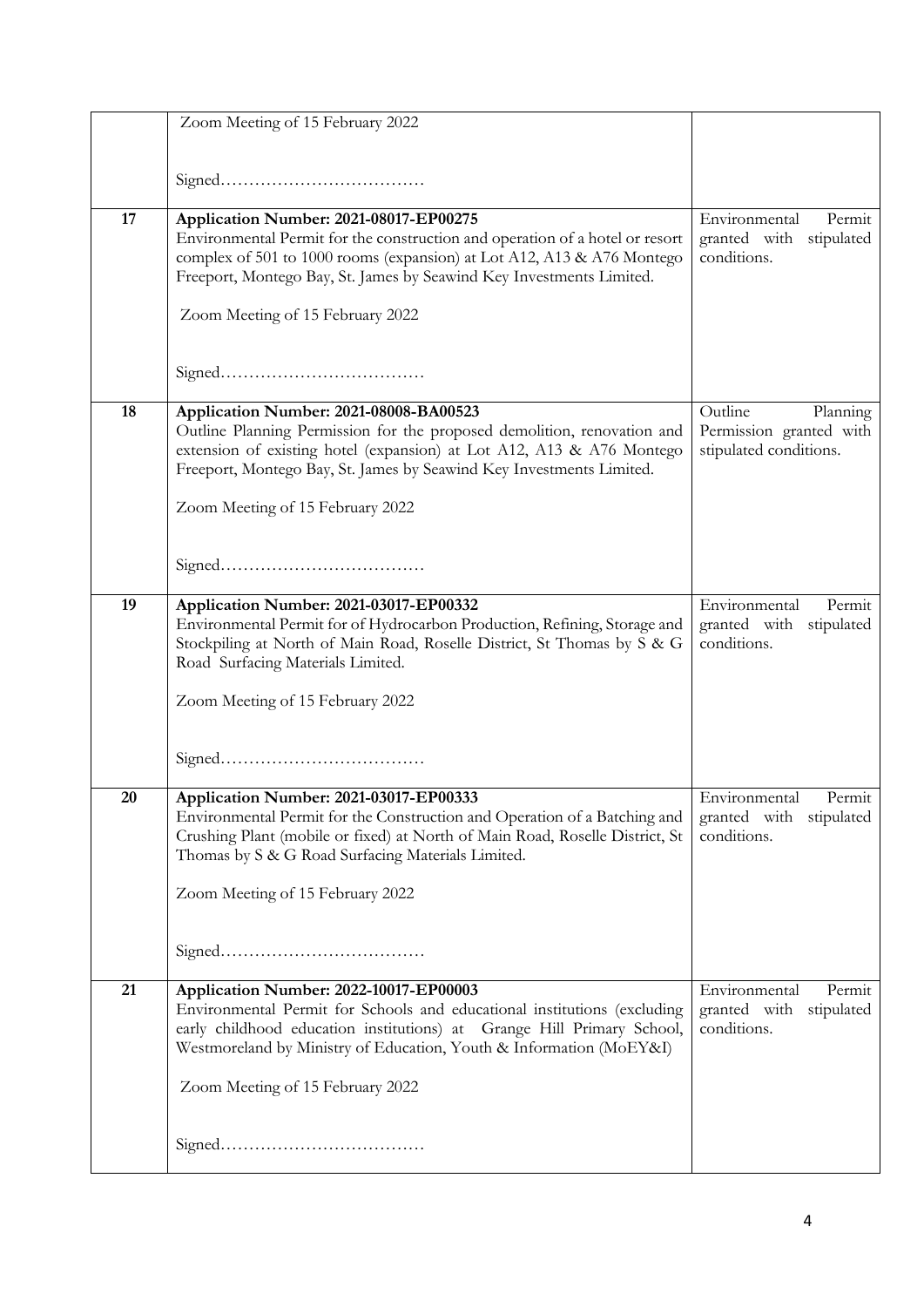| 22 | Application Numbers: 2021-10017-EL00085A, B & C                             | Licence<br>Environmental   |
|----|-----------------------------------------------------------------------------|----------------------------|
|    | Environmental Licences (NRC Wastewater and Sludge Regulations, 2013)        | granted with stipulated    |
|    | for:                                                                        | conditions.                |
|    | Construction of a wastewater treatment plant<br>٠                           |                            |
|    | Operation of a wastewater treatment plant<br>$\bullet$                      |                            |
|    | Discharge of treated sewage effluent                                        |                            |
|    | At Grange Hill Primary School, Westmoreland by Ministry of Education,       |                            |
|    | Youth & Information (MoEY&I)                                                |                            |
|    |                                                                             |                            |
|    | Zoom Meeting of 15 February 2022                                            |                            |
|    |                                                                             |                            |
|    |                                                                             |                            |
|    |                                                                             |                            |
| 23 | Application Number: 2022-12017-EP00004                                      | Environmental<br>Permit    |
|    | Environmental Permit for Schools and educational institutions (excluding    | granted with stipulated    |
|    | early childhood education institutions) at Lands Part of Albion, Manchester | conditions.                |
|    | for Ministry of Education, Youth & Information (MoEY&I)                     |                            |
|    |                                                                             |                            |
|    | Zoom Meeting of 15 February 2022                                            |                            |
|    |                                                                             |                            |
|    |                                                                             |                            |
|    |                                                                             |                            |
| 24 | Application Numbers: 2021-12017-EL00084A, B & C                             | Environmental<br>Licences  |
|    | Environmental Licences (NRC Wastewater and Sludge Regulations, 2013)        | granted with<br>stipulated |
|    | for:                                                                        | conditions                 |
|    | Construction of a wastewater treatment plant                                |                            |
|    | Operation of a wastewater treatment plant                                   |                            |
|    | Discharge of treated sewage effluent                                        |                            |
|    | At Lands Part of Albion, Manchester by Ministry of Education, Youth &       |                            |
|    | Information (MoEY&I)                                                        |                            |
|    |                                                                             |                            |
|    | Zoom Meeting of 15 February 2022                                            |                            |
|    |                                                                             |                            |
|    |                                                                             |                            |
|    |                                                                             |                            |
| 25 | Application Number: 2021-05017-EP00274                                      | Environmental<br>Permit    |
|    | Environmental Permit for Construction of housing projects of 10 to 25       | granted with<br>stipulated |
|    | houses at Race Course, Oracabessa, St. Mary by Poinciana Bay Limited.       | conditions.                |
|    |                                                                             |                            |
|    | Zoom Meeting of 15 February 2022                                            |                            |
|    |                                                                             |                            |
|    |                                                                             |                            |
|    |                                                                             |                            |
| 26 | Application Numbers: 2021-05017-EL00076 A-C                                 | Environmental Licences     |
|    | Environmental Licences (NRC Wastewater and Sludge Regulations, 2013)        | granted with stipulated    |
|    | for:                                                                        | conditions.                |
|    | Reconstruction of a wastewater treatment plant                              |                            |
|    | Operation of a wastewater treatment plant<br>$\bullet$                      |                            |
|    | Discharge of treated sewage effluent                                        |                            |
|    | At Race Course, Oracabessa, St. Mary by Poinciana Bay Limited.              |                            |
|    |                                                                             |                            |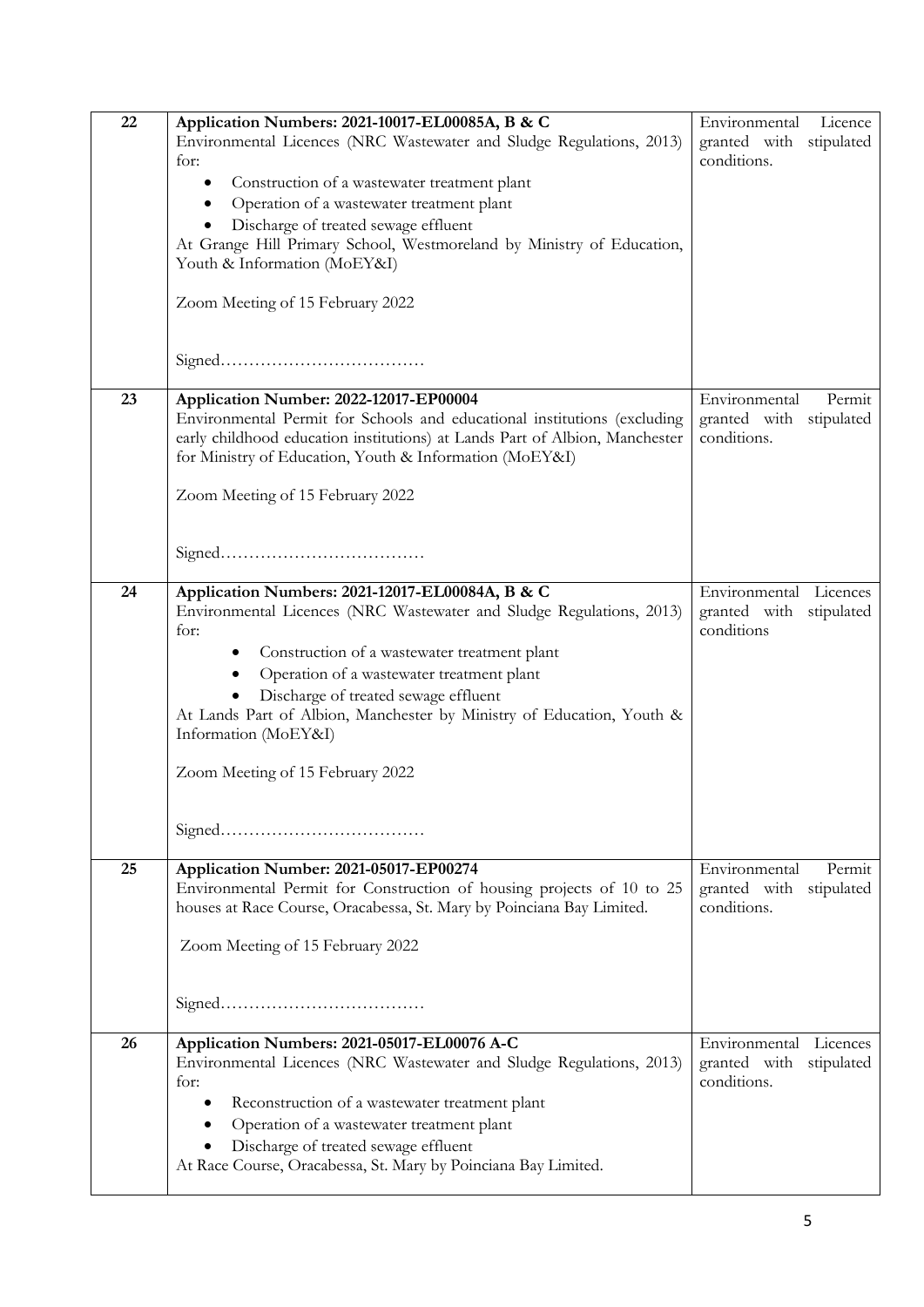|    | Zoom Meeting of 15 February 2022                                                                                                                                                                                                                                                                                                                                                                                            |                                                                      |
|----|-----------------------------------------------------------------------------------------------------------------------------------------------------------------------------------------------------------------------------------------------------------------------------------------------------------------------------------------------------------------------------------------------------------------------------|----------------------------------------------------------------------|
|    |                                                                                                                                                                                                                                                                                                                                                                                                                             |                                                                      |
| 28 | Application Number: 2021-02017-EP00115<br>Environmental Permit for the construction of housing projects 10-25<br>units at Lot 4 Forest Hills, St. Andrew Volume 1442 Folio 604 (Mayfair<br>Avenue, Kingston 19, St. Andrew) by Stronghold Development Limited.<br>Zoom Meeting of 15 February 2022                                                                                                                          | Environmental<br>Permit<br>granted with stipulated<br>conditions.    |
|    |                                                                                                                                                                                                                                                                                                                                                                                                                             |                                                                      |
| 29 | Application Number: 2021-02017-EL00030 A, B & C<br>Environmental Licences (NRC Wastewater and Sludge Regulations,<br>2013) for:<br>Construction of a wastewater treatment plant<br>Operation of a wastewater treatment plant<br>$\bullet$<br>Discharge of treated sewage effluent<br>at Lot 4 Forest Hills, St. Andrew Volume 1442 Folio 604 (Mayfair Avenue,<br>Kingston 19, St. Andrew) by Stronghold Development Limited | Environmental Licences<br>granted with stipulated<br>conditions.     |
|    | Zoom Meeting of 15 February 2022                                                                                                                                                                                                                                                                                                                                                                                            |                                                                      |
|    |                                                                                                                                                                                                                                                                                                                                                                                                                             |                                                                      |
| 30 | Application Number: 2021-07017-EP00330<br>Environmental Permit for the Construction and Operation of mineral<br>processing facilities for bauxite, peat, sand, minerals including aggregate,<br>construction and industrial materials, metallic and non-metallic ores at Kent<br>Estate, Salt Marsh, Trelawny by Kent Industries Limited.<br>Zoom Meeting of 15 February 2022                                               | Environmental<br>Permit<br>granted with stipulated<br>conditions.    |
|    |                                                                                                                                                                                                                                                                                                                                                                                                                             |                                                                      |
| 31 | Application Number: 2022-07017-EP00059<br>Environmental Permit for the Construction and Operation of facilities for the<br>production of construction materials including blocks and bricks at Kent<br>Estate, Salt Marsh, Trelawny by Kent Industries Limited.<br>Zoom Meeting of 15 February 2022                                                                                                                         | Environmental<br>Permit<br>granted with<br>stipulated<br>conditions. |
|    |                                                                                                                                                                                                                                                                                                                                                                                                                             |                                                                      |
| 32 | Application Number: 2021-02017-EP00071<br>Environmental Permit for Construction and operation of facilities for the<br>manufacturing of hazardous materials, toxic chemicals or other similar<br>substances at 34- 38 Hagley Park Road, Kingston 10, St. Andrew by Latin<br>American Exporters Limited.                                                                                                                     | Environmental<br>Permit<br>granted with<br>stipulated<br>conditions. |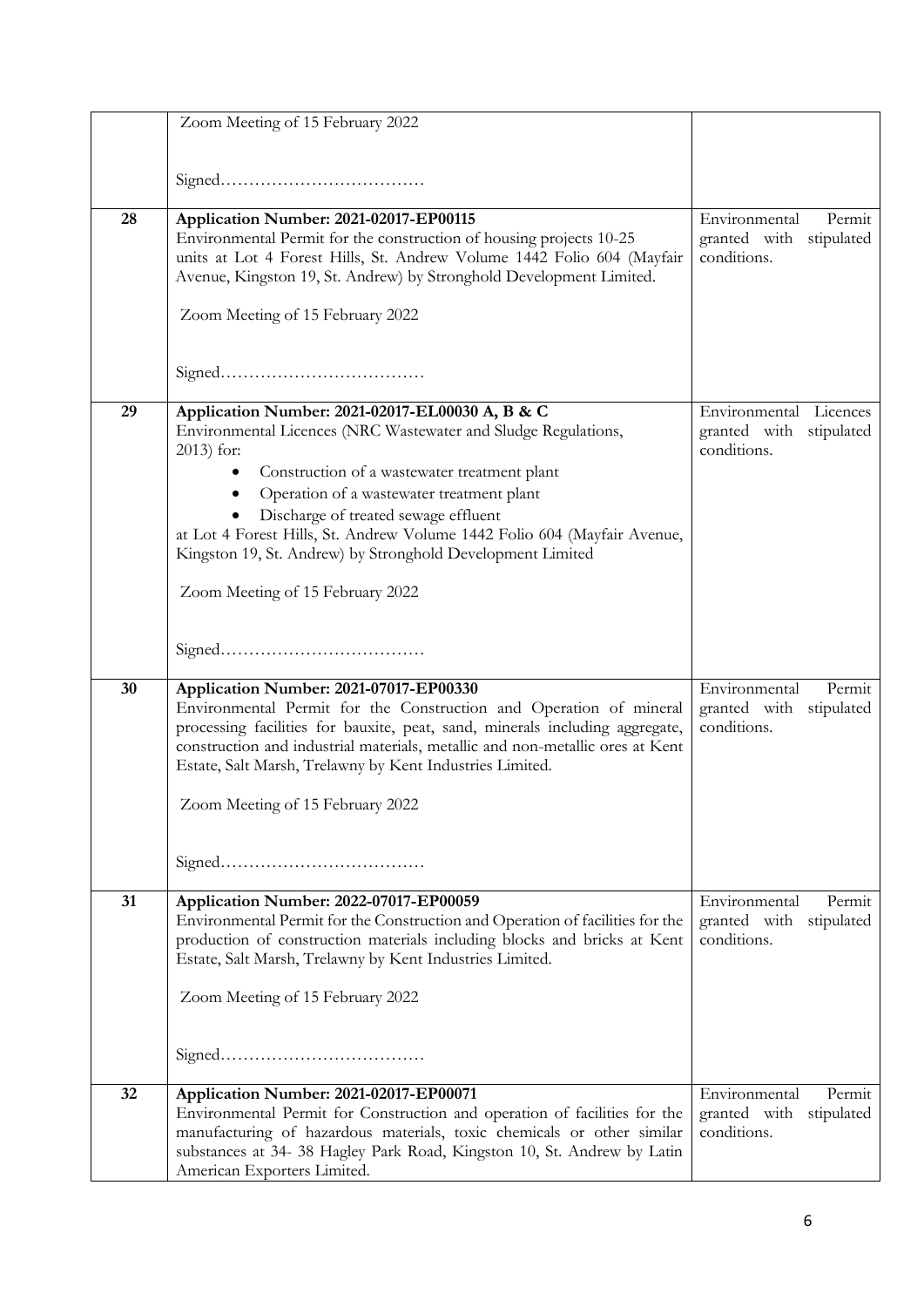|    | Zoom Meeting of 15 February 2022                                                                                                                                                                                                                                                                                                 |                                                                                    |
|----|----------------------------------------------------------------------------------------------------------------------------------------------------------------------------------------------------------------------------------------------------------------------------------------------------------------------------------|------------------------------------------------------------------------------------|
|    |                                                                                                                                                                                                                                                                                                                                  |                                                                                    |
| 33 | Application Number: 2021-02017-EP00070<br>Environmental Permit for Construction and operation of facilities for storage<br>of hazardous material, toxic chemicals and other similar substances at 34-38<br>Hagley Park Road, Kingston 10, St. Andrew by Latin American Exporters<br>Limited.<br>Zoom Meeting of 15 February 2022 | Environmental<br>Permit<br>granted with stipulated<br>conditions.                  |
|    |                                                                                                                                                                                                                                                                                                                                  |                                                                                    |
| 34 | Application Number: 2021-02017-EP00069<br>Environmental Permit for Construction and operation of facilities for<br>hydrocarbon production, refining, storage and stockpiling at 34-38 Hagley<br>Park Road, Kingston 10, St. Andrew by Latin American Exporters Limited.<br>Zoom Meeting of 15 February 2022                      | Environmental<br>Permit<br>granted with stipulated<br>conditions.                  |
|    |                                                                                                                                                                                                                                                                                                                                  |                                                                                    |
| 35 | Application Number: 2020-02001-PB00281<br>Planning Permission for Continuation of use and addition to an existing<br>development at 34-38 Hagley Park Road, Kingston 10, St. Andrew by Latin<br>American Exporters Limited.<br>Zoom Meeting of 15 February 2022                                                                  | Planning<br>Permission<br>granted with stipulated<br>conditions.                   |
|    |                                                                                                                                                                                                                                                                                                                                  |                                                                                    |
| 36 | Application Number: 2016-06017-EP00142<br>Renewal - Environmental Permit for power generation plants of 200kw or<br>above using renewable sources of energy at Upper White River, St. Ann by<br>the Jamaica Public Service Company<br>Zoom Meeting of 15 February 2022                                                           | Renewal<br>of<br>Environmental<br>Permit<br>granted with stipulated<br>conditions. |
|    |                                                                                                                                                                                                                                                                                                                                  |                                                                                    |
| 37 | Application Number: 2016-11017-EP00141<br>Renewal - Environmental Permit for power generation plants of 200kw or<br>above using renewable sources of energy at Maggotty, St. Elizabeth by the<br>Jamaica Public Service Company.<br>Zoom Meeting of 15 February 2022                                                             | Renewal<br>οf<br>Environmental<br>Permit<br>granted with stipulated<br>conditions. |
|    |                                                                                                                                                                                                                                                                                                                                  |                                                                                    |
|    |                                                                                                                                                                                                                                                                                                                                  |                                                                                    |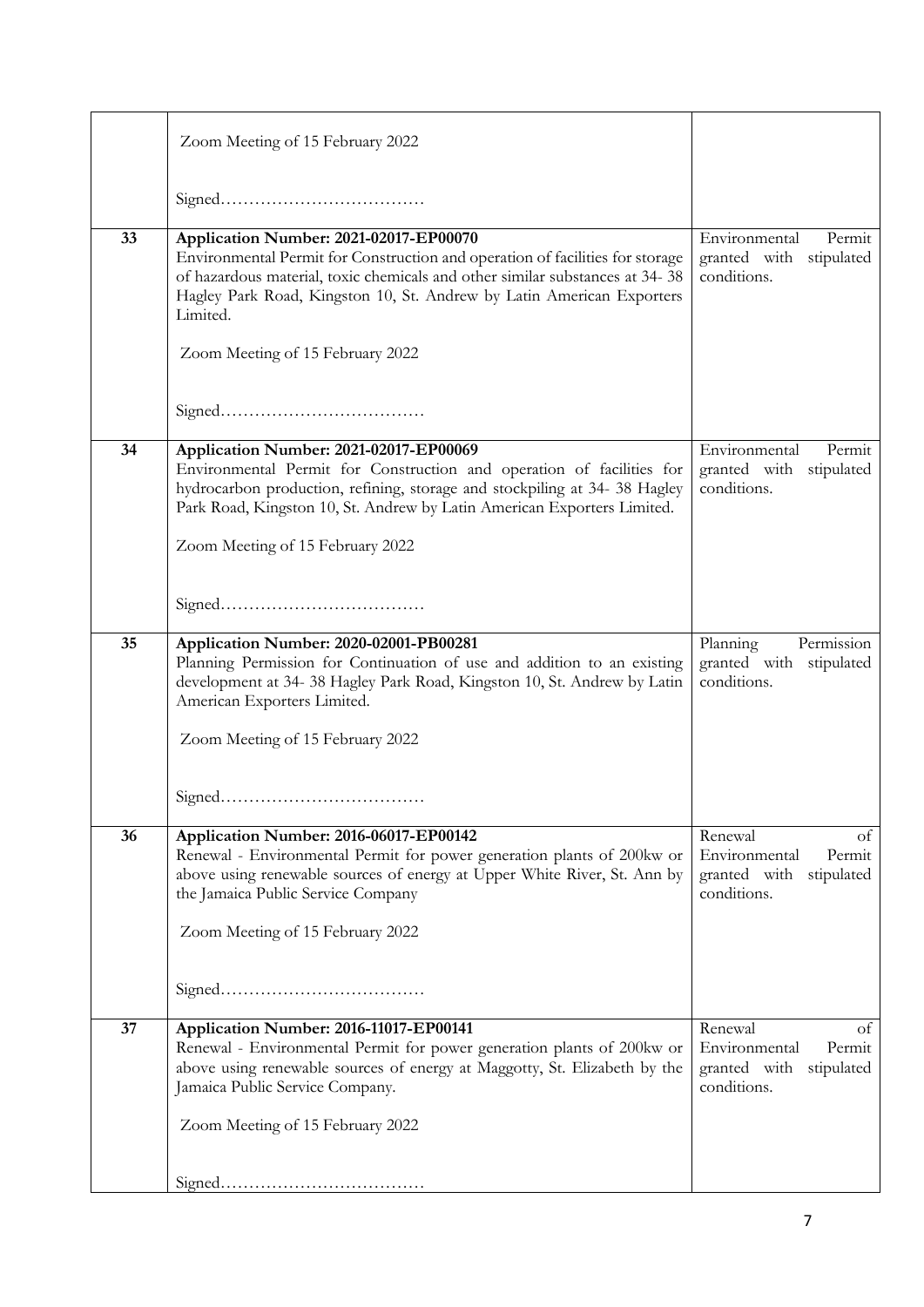| 38 | Application Number: 2016-06017-EP00143<br>Renewal - Environmental Permit for power generation plants of 200kw or<br>above using renewable sources of energy at Lower White River, St. Ann by<br>the Jamaica Public Service Company.                                 | Renewal<br>Οt<br>Environmental<br>Permit<br>granted with stipulated<br>conditions. |
|----|---------------------------------------------------------------------------------------------------------------------------------------------------------------------------------------------------------------------------------------------------------------------|------------------------------------------------------------------------------------|
|    | Zoom Meeting of 15 February 2022                                                                                                                                                                                                                                    |                                                                                    |
|    |                                                                                                                                                                                                                                                                     |                                                                                    |
| 39 | Application Number: 2016-06017-EP00144<br>Renewal - Environmental Permit for power generation plants of 200kw or<br>above using renewable sources of energy at Roaring River, St. Ann by the<br>Jamaica Public Service Company.<br>Zoom Meeting of 15 February 2022 | Renewal<br>of<br>Environmental<br>Permit<br>granted with stipulated<br>conditions. |
|    |                                                                                                                                                                                                                                                                     |                                                                                    |
| 40 | Application Number: 2016-07017-EP00145<br>Renewal - Environmental Permit for power generation plants of 200kw or<br>above using renewable sources of energy at Rio Bueno, Trelawny by the<br>Jamaica Public Service Company.<br>Zoom Meeting of 15 February 2022    | Renewal<br>of<br>Permit<br>Environmental<br>granted with stipulated<br>conditions. |
|    |                                                                                                                                                                                                                                                                     |                                                                                    |
| 41 | Application Number: 2016-02017-EP00190<br>Renewal - Environmental Permit for power generation plants of 200kw or<br>above using renewable sources of energy at Constant Spring, St. Andrew by<br>the Jamaica Public Service Company.                                | Renewal<br>of<br>Environmental<br>Permit<br>granted with stipulated<br>conditions. |
|    | Zoom Meeting of 15 February 2022                                                                                                                                                                                                                                    |                                                                                    |
|    |                                                                                                                                                                                                                                                                     |                                                                                    |
| 42 | Application Number: 2016-02017-EP00115<br>Renewal - Environmental permit for Construction and Operation of facilities<br>for hydrocarbon production, refining, storage and stockpiling at Rockfort,<br>Kingston by the Jamaica Public Service Company.              | Renewal<br>of<br>Environmental<br>Permit<br>granted with stipulated<br>conditions. |
|    | Zoom Meeting of 15 February 2022                                                                                                                                                                                                                                    |                                                                                    |
|    |                                                                                                                                                                                                                                                                     |                                                                                    |
| 43 | Application Number: 2016-02017-EP00134<br>Renewal - Environmental permit for power generation plant of 1MW or<br>above using hydrocarbon fuels at Rockfort, Kingston by the Jamaica Public<br>Service Company.                                                      | Renewal<br>of<br>Environmental<br>Permit<br>granted with stipulated<br>conditions. |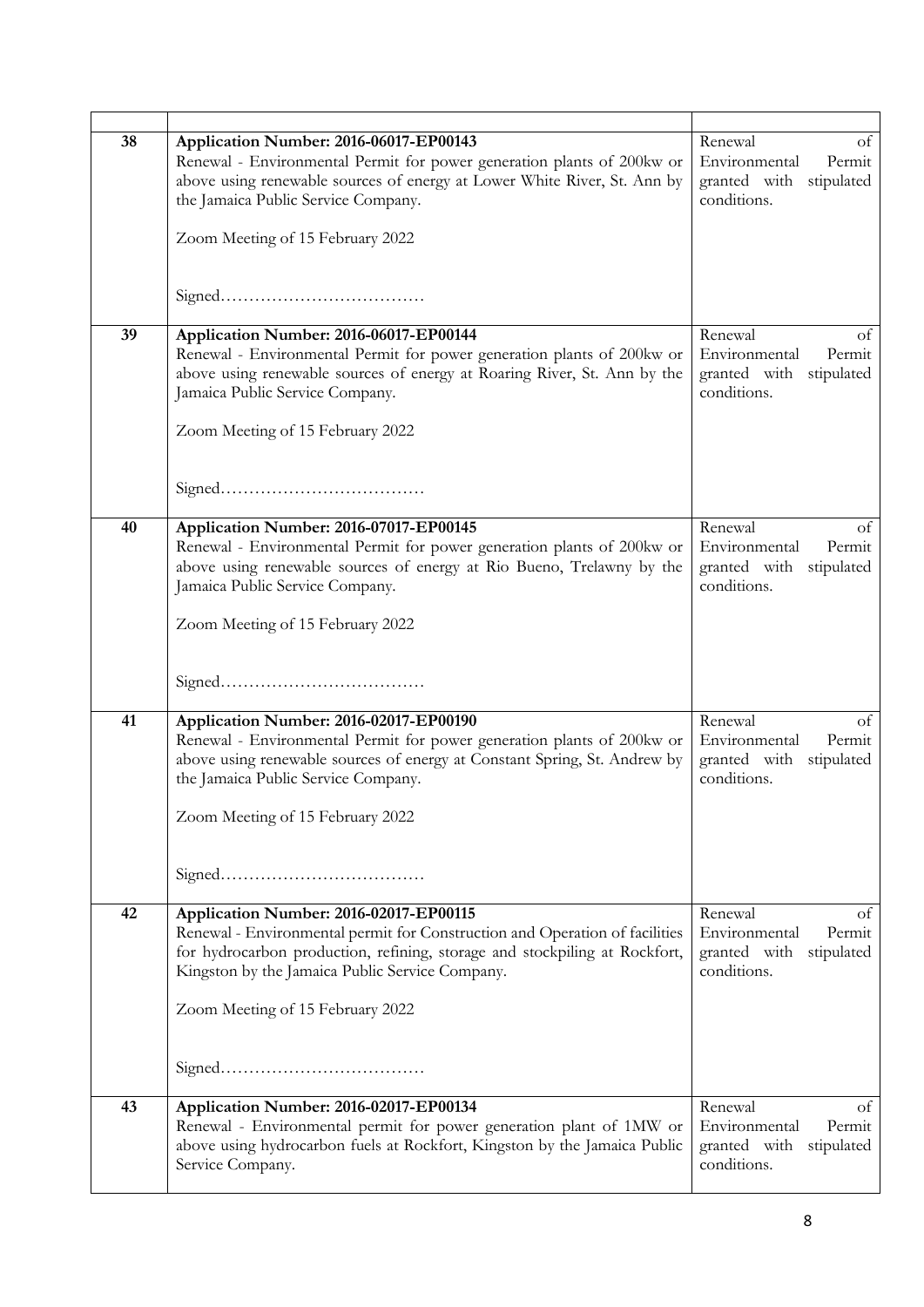|    | Zoom Meeting of 15 February 2022                                                                                                                           |                                          |
|----|------------------------------------------------------------------------------------------------------------------------------------------------------------|------------------------------------------|
|    |                                                                                                                                                            |                                          |
|    |                                                                                                                                                            |                                          |
|    |                                                                                                                                                            |                                          |
| 44 | Application Number: 2016-02017-EP00135<br>Renewal - Environmental permit for Construction and operation of facilities                                      | Renewal<br>of<br>Environmental<br>Permit |
|    | for the storage of hazardous materials, toxic chemicals and other similar                                                                                  | granted with stipulated                  |
|    | substances at Rockfort, Kingston by the Jamaica Public Service Company.                                                                                    | conditions.                              |
|    | Zoom Meeting of 15 February 2022                                                                                                                           |                                          |
|    |                                                                                                                                                            |                                          |
|    |                                                                                                                                                            |                                          |
|    |                                                                                                                                                            |                                          |
| 45 | Application Number: 2016-02017-EP00136                                                                                                                     | Renewal<br>of                            |
|    | Renewal - Environmental permit for Construction and operation of                                                                                           | Environmental<br>Permit                  |
|    | hazardous waste removal, storage, transportation, treatment or disposal<br>facility (mobile and fixed) at Rockfort, Kingston by the Jamaica Public Service | granted with stipulated<br>conditions.   |
|    | Company.                                                                                                                                                   |                                          |
|    |                                                                                                                                                            |                                          |
|    | Zoom Meeting of 15 February 2022                                                                                                                           |                                          |
|    |                                                                                                                                                            |                                          |
|    |                                                                                                                                                            |                                          |
| 46 | Application Number: 2016-02017-EP00117                                                                                                                     | Renewal<br>of                            |
|    | Renewal - Environmental permit for Construction and Operation of facilities                                                                                | Permit<br>Environmental                  |
|    | for hydrocarbon production, refining, storage and stockpiling at Hunts Bay,                                                                                | granted with stipulated                  |
|    | Kingston by the Jamaica Public Service Company.                                                                                                            | conditions.                              |
|    | Zoom Meeting of 15 February 2022                                                                                                                           |                                          |
|    |                                                                                                                                                            |                                          |
|    |                                                                                                                                                            |                                          |
|    |                                                                                                                                                            |                                          |
| 47 | Application Number: 2016-02017-EP00137<br>Renewal - Environmental permit for power generation plant of 1MW or                                              | Renewal<br>of<br>Environmental<br>Permit |
|    | above using hydrocarbon fuels at Hunts Bay, Kingston by the Jamaica Public                                                                                 | granted with<br>stipulated               |
|    | Service Company.                                                                                                                                           | conditions.                              |
|    | Zoom Meeting of 15 February 2022                                                                                                                           |                                          |
|    |                                                                                                                                                            |                                          |
|    |                                                                                                                                                            |                                          |
|    |                                                                                                                                                            |                                          |
| 48 | Application Number: 2016-02017-EP00138                                                                                                                     | Renewal<br>of                            |
|    | Renewal - Environmental permit for Construction and operation of facilities                                                                                | Environmental<br>Permit                  |
|    | for the storage of hazardous materials, toxic chemicals and other similar<br>substances at Hunts Bay, Kingston by the Jamaica Public Service Company.      | granted with stipulated<br>conditions.   |
|    |                                                                                                                                                            |                                          |
|    | Zoom Meeting of 15 February 2022                                                                                                                           |                                          |
|    |                                                                                                                                                            |                                          |
|    |                                                                                                                                                            |                                          |
|    |                                                                                                                                                            |                                          |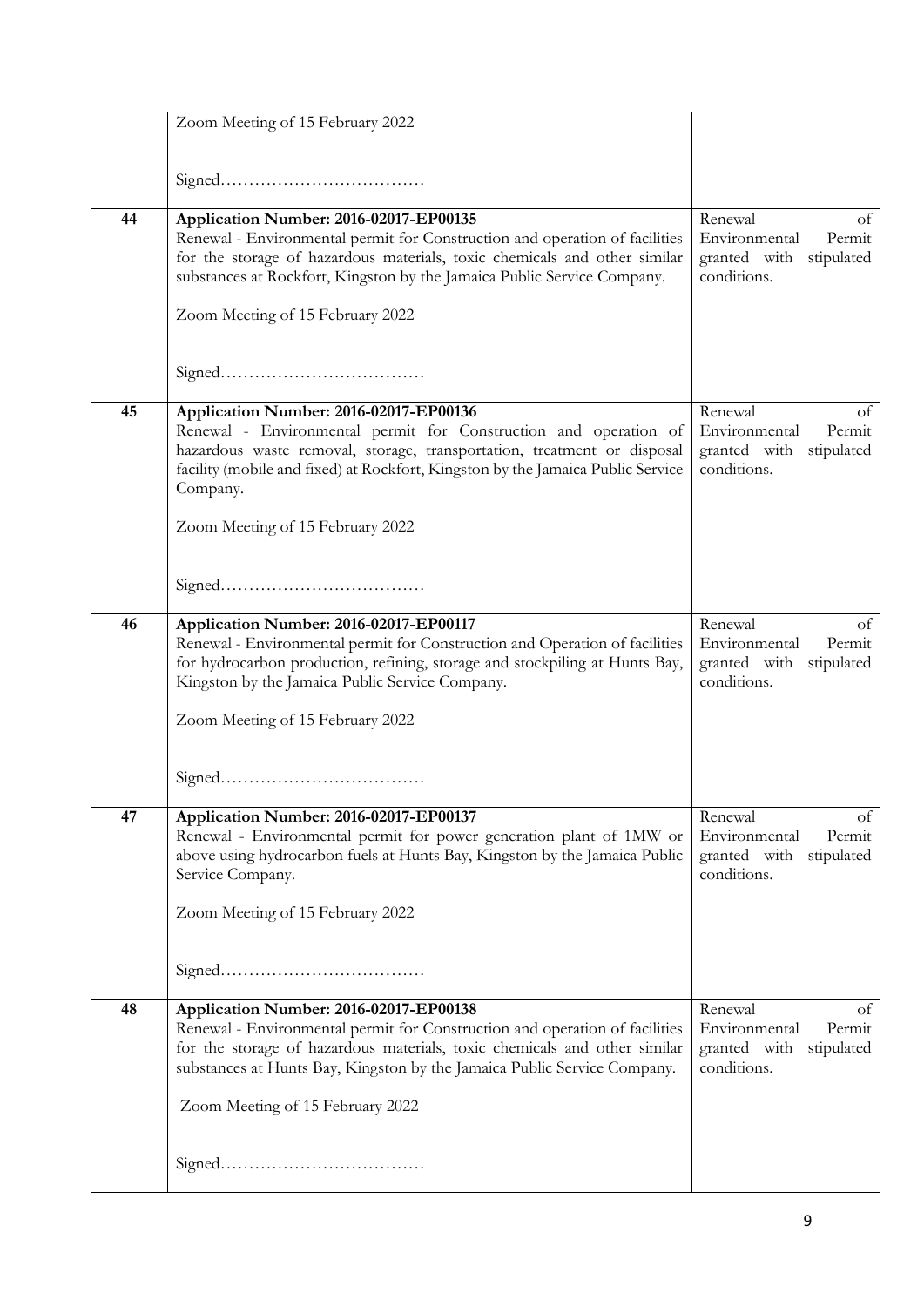| 49 | Application Number: 2016-02017-EP00192<br>Renewal - Environmental permit for Construction and operation of<br>hazardous waste removal, storage, transportation, treatment or disposal<br>facility (mobile and fixed) at Hunts Bay, Kingston by the Jamaica Public<br>Service Company.                                                          | of<br>Renewal<br>Environmental<br>Permit<br>granted with stipulated<br>conditions. |
|----|------------------------------------------------------------------------------------------------------------------------------------------------------------------------------------------------------------------------------------------------------------------------------------------------------------------------------------------------|------------------------------------------------------------------------------------|
|    | Zoom Meeting of 15 February 2022                                                                                                                                                                                                                                                                                                               |                                                                                    |
| 50 | Application Number: 2016-02017-EP00124<br>Renewal - Environmental permit for Construction and operation of facilities<br>for the storage of hazardous materials, toxic chemicals and other similar<br>substances at Washington Boulevard, St. Andrew by the Jamaica Public<br>Service Company.<br>Zoom Meeting of 15 February 2022             | Renewal<br>of<br>Environmental<br>Permit<br>granted with stipulated<br>conditions. |
|    |                                                                                                                                                                                                                                                                                                                                                |                                                                                    |
| 51 | Application Number: 2016-08017-EP00123<br>Renewal - Environmental permit for Construction and operation of facilities<br>for the storage of hazardous materials, toxic chemicals and other similar<br>substances at Bogue, Montego Bay, St. James by the Jamaica Public Service<br>Company.<br>Zoom Meeting of 15 February 2022                | Renewal<br>οf<br>Environmental<br>Permit<br>granted with stipulated<br>conditions. |
| 52 | Application Number: 2016-14017-EP00125<br>Renewal - Environmental permit for Construction and operation of facilities<br>for the storage of hazardous materials, toxic chemicals and other similar<br>substances at Twickenham Park, Spanish Town, St. Catherine by the Jamaica<br>Public Service Company.<br>Zoom Meeting of 15 February 2022 | Environmental<br>Renewal<br>Permit<br>granted<br>with<br>stipulated conditions.    |
| 53 | Application Number: 2016-13017-EP00126<br>Renewal - Environmental permit for Construction and operation of facilities<br>for the storage of hazardous materials, toxic chemicals and other similar<br>substances at May Pen, Clarendon by the Jamaica Public Service Company.<br>Zoom Meeting of 15 February 2022                              | Renewal<br>οf<br>Environmental<br>Permit<br>granted with stipulated<br>conditions. |
|    |                                                                                                                                                                                                                                                                                                                                                |                                                                                    |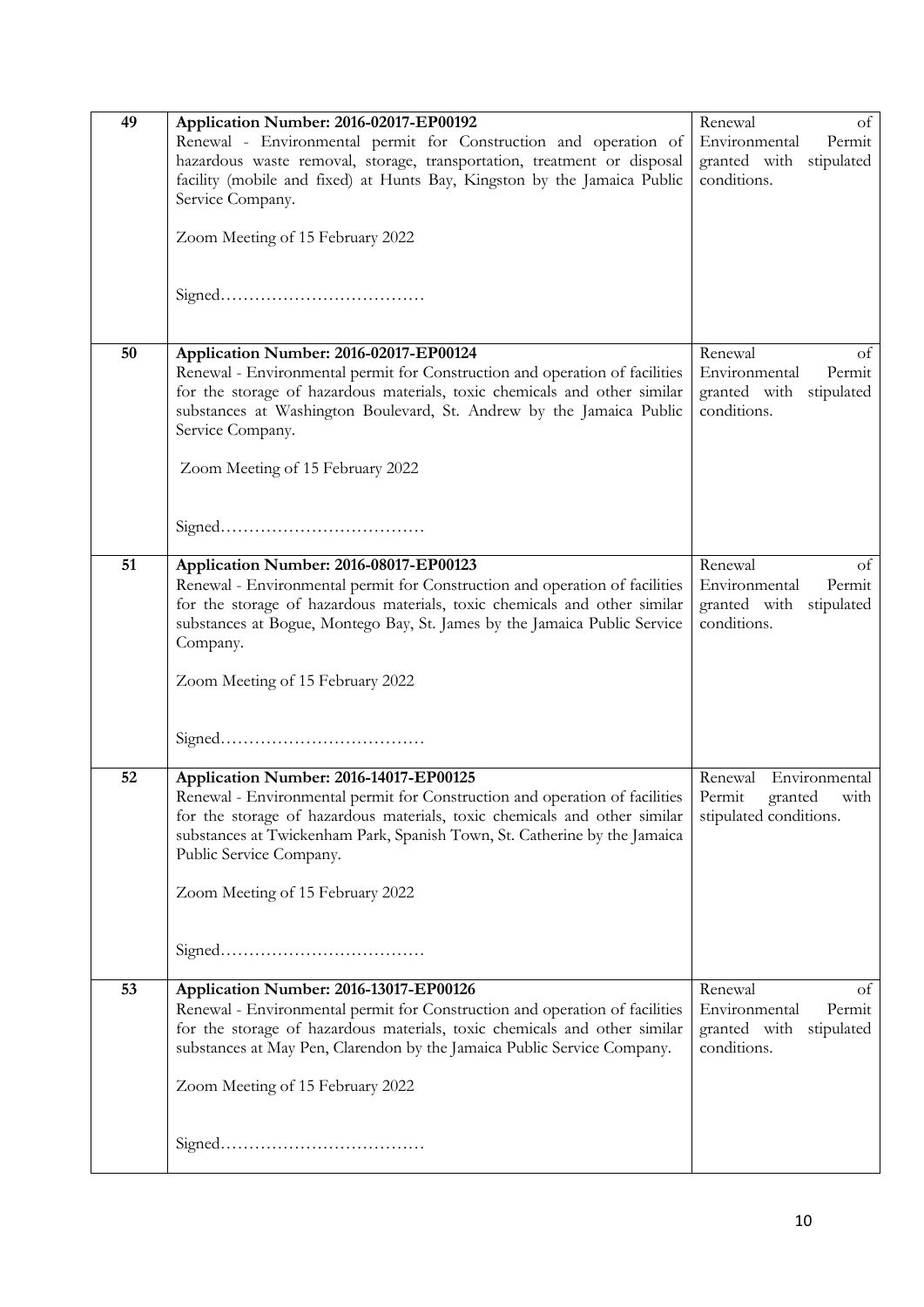| 54 | Application Number: 2016-11017-EP00127                                      | Renewal<br>of              |
|----|-----------------------------------------------------------------------------|----------------------------|
|    |                                                                             | Environmental<br>Permit    |
|    | Renewal - Environmental permit for Construction and operation of facilities |                            |
|    | for the storage of hazardous materials, toxic chemicals and other similar   | granted with stipulated    |
|    | substances at Black River, St. Elizabeth by the Jamaica Public Service      | conditions.                |
|    | Company.                                                                    |                            |
|    |                                                                             |                            |
|    |                                                                             |                            |
|    | Zoom Meeting of 15 February 2022                                            |                            |
|    |                                                                             |                            |
|    |                                                                             |                            |
|    |                                                                             |                            |
|    |                                                                             |                            |
|    |                                                                             |                            |
| 55 | Application Number: 2016-12017-EP00129                                      | Renewal<br>οt              |
|    | Renewal - Environmental permit for Construction and operation of facilities | Environmental<br>Permit    |
|    | for the storage of hazardous materials, toxic chemicals and other similar   | granted with<br>stipulated |
|    | substances at Mandeville, Manchester by the Jamaica Public Service          | conditions.                |
|    |                                                                             |                            |
|    | Company.                                                                    |                            |
|    |                                                                             |                            |
|    | Zoom Meeting of 15 February 2022                                            |                            |
|    |                                                                             |                            |
|    |                                                                             |                            |
|    |                                                                             |                            |
|    |                                                                             |                            |
|    |                                                                             |                            |
| 56 | Application Number: 2016-03017-EP00130                                      | Renewal<br>of              |
|    | Renewal - Environmental permit for Construction and operation of facilities | Environmental<br>Permit    |
|    |                                                                             |                            |
|    | for the storage of hazardous materials, toxic chemicals and other similar   | granted with stipulated    |
|    | substances at Morant Bay, St. Thomas by the Jamaica Public Service          | conditions.                |
|    | Company.                                                                    |                            |
|    |                                                                             |                            |
|    | Zoom Meeting of 15 February 2022                                            |                            |
|    |                                                                             |                            |
|    |                                                                             |                            |
|    |                                                                             |                            |
|    |                                                                             |                            |
|    |                                                                             |                            |
| 57 | Application Number: 2016-06017-EP00131                                      | Renewal<br>of              |
|    |                                                                             |                            |
|    | Renewal - Environmental permit for Construction and operation of facilities | Environmental<br>Permit    |
|    | for the storage of hazardous materials, toxic chemicals and other similar   | granted with<br>stipulated |
|    | substances at St. Ann by the Jamaica Public Service Company.                | conditions.                |
|    |                                                                             |                            |
|    | Zoom Meeting of 15 February 2022                                            |                            |
|    |                                                                             |                            |
|    |                                                                             |                            |
|    |                                                                             |                            |
|    |                                                                             |                            |
|    |                                                                             |                            |
| 58 | Application Number: 2016-05017-EP00132                                      | Renewal<br>οt              |
|    |                                                                             |                            |
|    | Renewal - Environmental permit for Construction and operation of facilities | Environmental<br>Permit    |
|    | for the storage of hazardous materials, toxic chemicals and other similar   | granted with stipulated    |
|    | substances at Port Maria, St. Mary by the Jamaica Public Service Company.   | conditions.                |
|    |                                                                             |                            |
|    |                                                                             |                            |
|    | Zoom Meeting of 15 February 2022                                            |                            |
|    |                                                                             |                            |
|    |                                                                             |                            |
|    |                                                                             |                            |
|    |                                                                             |                            |
|    |                                                                             |                            |
| 59 | Application Number: 2016-04017-EP00133                                      | Renewal<br>of              |
|    |                                                                             | Environmental<br>Permit    |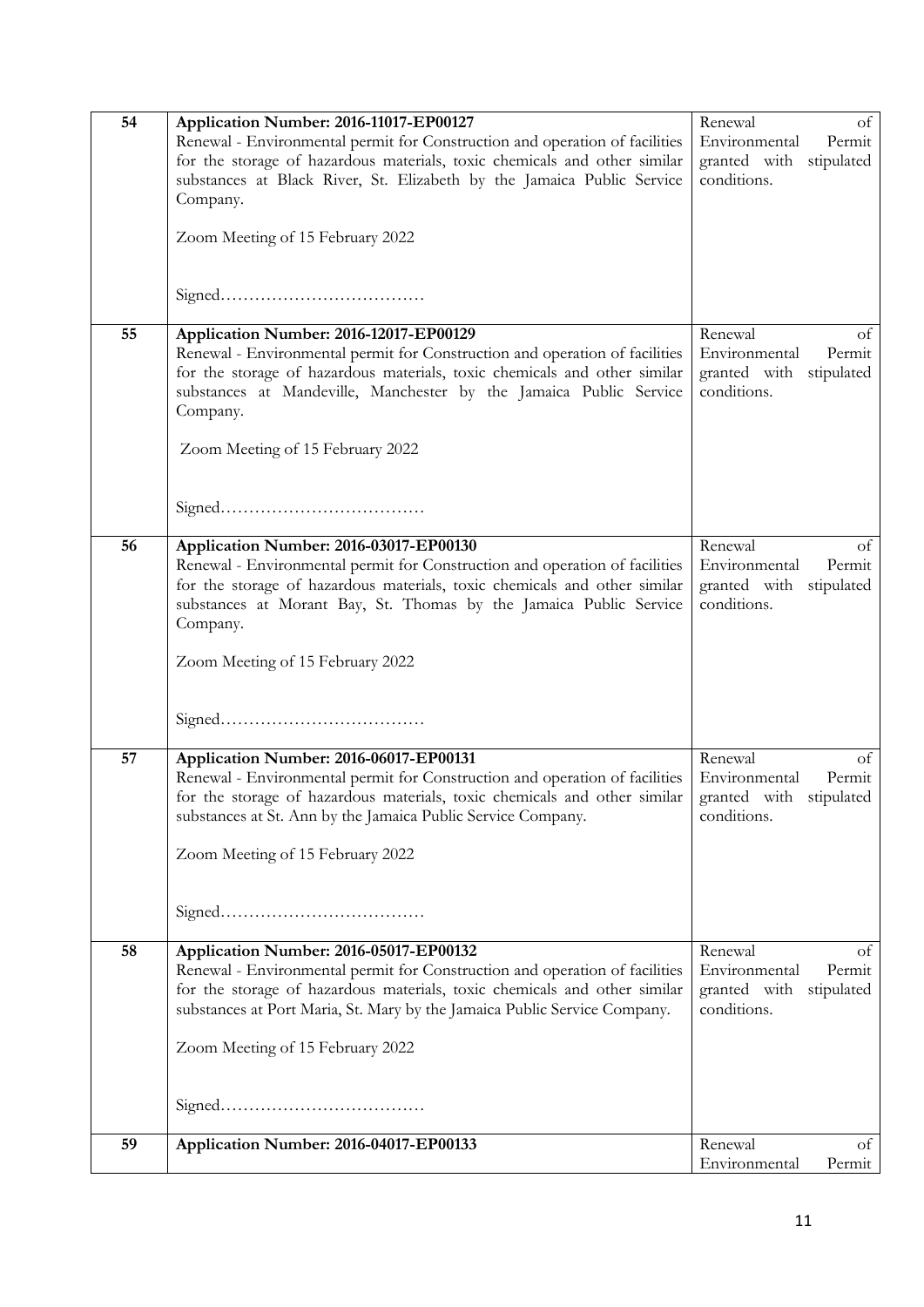|    | Renewal - Environmental permit for Construction and operation of facilities<br>for the storage of hazardous materials, toxic chemicals and other similar<br>substances at Port Antonio, Portland by the Jamaica Public Service Company.                                                                                  | granted with stipulated<br>conditions.                                                      |
|----|--------------------------------------------------------------------------------------------------------------------------------------------------------------------------------------------------------------------------------------------------------------------------------------------------------------------------|---------------------------------------------------------------------------------------------|
|    | Zoom Meeting of 15 February 2022                                                                                                                                                                                                                                                                                         |                                                                                             |
|    |                                                                                                                                                                                                                                                                                                                          |                                                                                             |
| 60 | Application Number: 2016-02017-EP00116<br>Renewal - Environmental permit for Construction and Operation of facilities<br>for hydrocarbon production, refining, storage and stockpiling at Washington<br>Boulevard, St. Andrew by the Jamaica Public Service Company.<br>Zoom Meeting of 15 February 2022                 | Renewal<br>οt<br>Environmental<br>Permit<br>granted with<br>stipulated<br>conditions.       |
|    |                                                                                                                                                                                                                                                                                                                          |                                                                                             |
| 61 | Application Number: 2016-11017-EP00304<br>Environmental Permit for the demolition, renovation and expansion of an<br>existing petroleum storage and dispensing facility at 60 Central Road, Black<br>River, St. Elizabeth by Petroleum Company of Jamaica Limited (PetCom).                                              | Environmental<br>Permit<br>granted with<br>stipulated<br>conditions.                        |
|    | Zoom Meeting of 15 February 2022                                                                                                                                                                                                                                                                                         |                                                                                             |
|    |                                                                                                                                                                                                                                                                                                                          |                                                                                             |
| 62 | Application Number: 2020-11011-BA00252<br>Planning Permission the demolition, renovation and expansion of an existing<br>petroleum storage and dispensing facility at 60 Central Road, Black River, St.<br>Elizabeth by Petroleum Company of Jamaica Limited (PetCom).                                                   | Planning<br>Permission<br>granted with stipulated<br>conditions                             |
|    | Zoom Meeting of 15 February 2022                                                                                                                                                                                                                                                                                         |                                                                                             |
|    |                                                                                                                                                                                                                                                                                                                          |                                                                                             |
| 63 | Application Number: 2006-08017-EP00296 (previously submitted<br>as 2020-08017-EP00100)<br>Renewal and Amendment - Environmental Permit for construction and<br>operation of a petroleum storage and dispensing facility at Part of Montpelier,<br>St. James by Total Jamaica Limited<br>Zoom Meeting of 15 February 2022 | Renewal and amendment<br>for Environmental Permit<br>granted with stipulated<br>conditions. |
|    |                                                                                                                                                                                                                                                                                                                          |                                                                                             |
|    |                                                                                                                                                                                                                                                                                                                          |                                                                                             |
| 64 | Application Number: 2016-13017-EP00101<br>Amendment to Environmental Permit for Construction and Operation of<br>Power Generation Plants of 1MW or above using hydrocarbon fuels at Halse<br>Hall, Clarendon by General Alumina Jamaica L.L.C. (JAMALCO).                                                                | Amendment<br>to<br>Environmental<br>Permit<br>granted with<br>stipulated<br>conditions.     |
|    | Zoom Meeting of 15 February 2022                                                                                                                                                                                                                                                                                         |                                                                                             |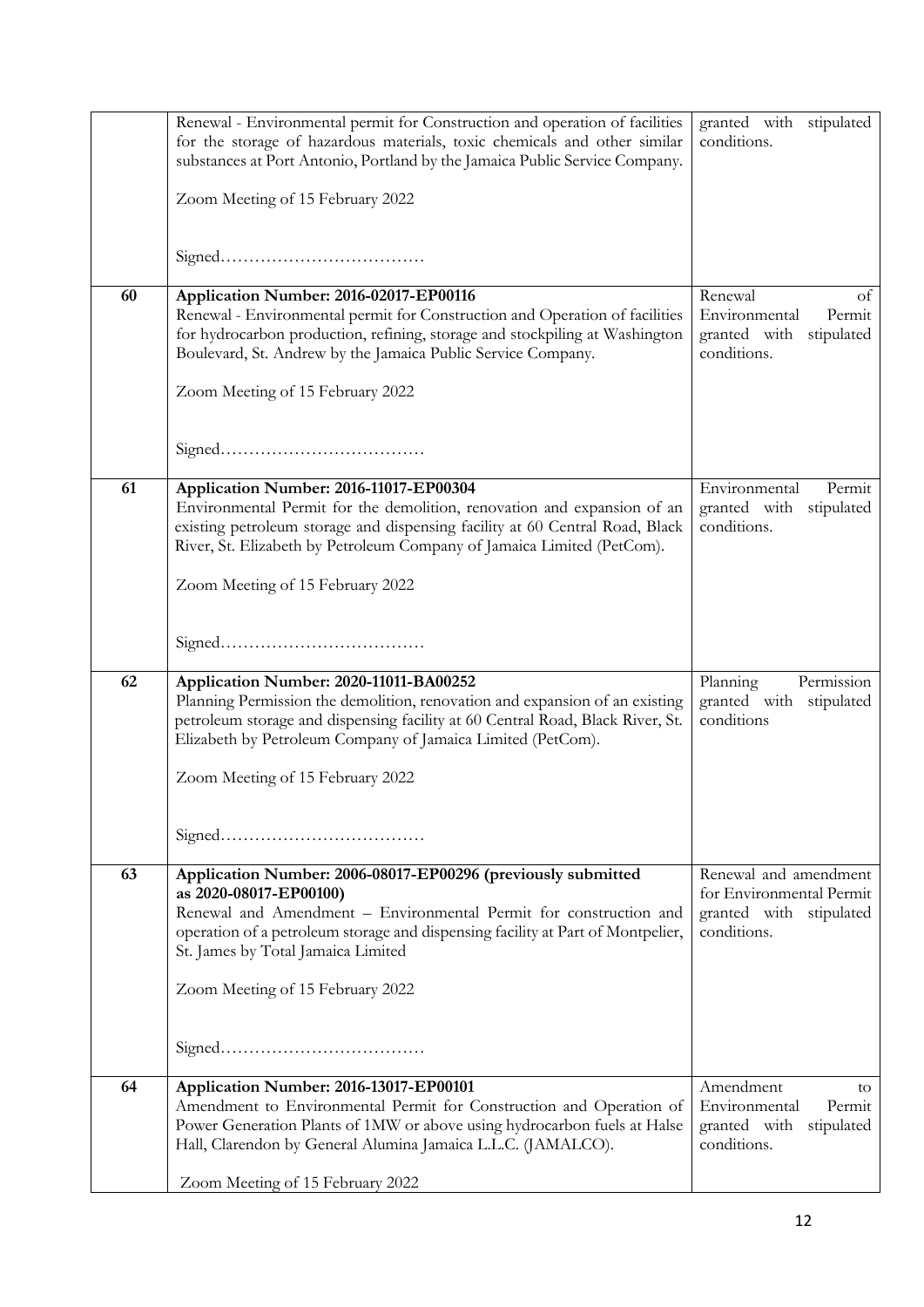| 65 | Application Number: 2021-02017-EP00155<br>Amendment to Environmental Permit for the construction of housing<br>projects of 26 to 50 houses at Old Stony Hill Road, Kingston 9, St. Andrew<br>by Pulse Investments Limited.<br>Zoom Meeting of 15 February 2022                                                                                                                                                                                    | Amendment<br>for<br>Environmental<br>Permit<br>granted with stipulated<br>conditions. |
|----|---------------------------------------------------------------------------------------------------------------------------------------------------------------------------------------------------------------------------------------------------------------------------------------------------------------------------------------------------------------------------------------------------------------------------------------------------|---------------------------------------------------------------------------------------|
|    |                                                                                                                                                                                                                                                                                                                                                                                                                                                   |                                                                                       |
| 66 | Application Numbers: 2021-02017-EL00042 A-C; 2021-02017-EL00043<br>$A-C$<br>Amendment to Environmental Licences (NRCA Wastewater and Sludge<br>Regulations, 2013) for:<br>• Construction of a wastewater treatment plant<br>Operation of a wastewater treatment plant<br>$\bullet$<br>Discharge of treated sewage effluent<br>At Old Stony Hill Road, Kingston 9, St. Andrew by Pulse Investments<br>Limited.<br>Zoom Meeting of 15 February 2022 | Environmental Licences<br>granted with stipulated<br>conditions.                      |
|    |                                                                                                                                                                                                                                                                                                                                                                                                                                                   |                                                                                       |
| 67 | Application Number: 2021-02001-PB00826<br>Planning Permission for the construction of housing projects of 26 to 50<br>houses at Old Stony Hill Road, Kingston 9, St. Andrew by Pulse Investments<br>Limited.<br>Zoom Meeting of 15 February 2022                                                                                                                                                                                                  | Planning<br>Permission<br>granted with stipulated<br>conditions.                      |
| 68 | Application Number: 2014-07017-EL00168B-C<br>Amendment - Environmental Licences (NRC Wastewater and Sludge<br>Regulations, 2013) for the Operation of a wastewater treatment plant and<br>Discharge of distillery wastewater via Fertigation at Hampden Sugar Estate,<br>Hampden, Trelawny by Everglades Farm Limited.<br>Zoom Meeting of 15 February 2022                                                                                        | Amendment<br>to.<br>Environmental Licences<br>granted with stipulated<br>conditions.  |
| 69 | Application Number: 2015-13017-EL00033B-C<br>Amendment - Environmental Licences (NRC Wastewater and Sludge<br>Regulations, 2013) for the Operation of a wastewater treatment plant and<br>Discharge of distillery wastewater via Fertigation at Lionel Town, Clarendon<br>by Clarendon Distillers Ltd.                                                                                                                                            | Amendment<br>to<br>Environmental Licences<br>granted with stipulated<br>conditions.   |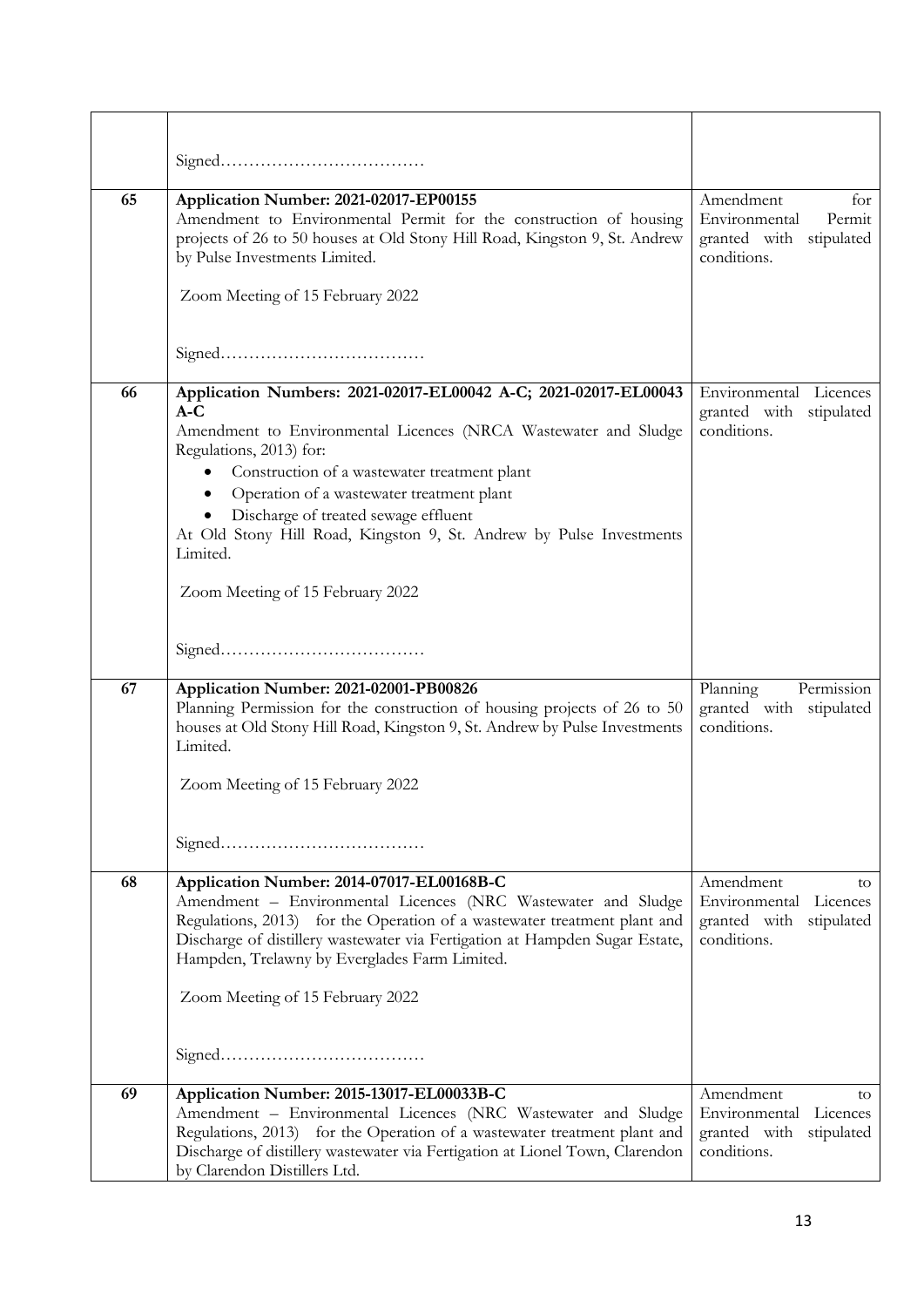|    | Zoom Meeting of 15 February 2022                                                                                                                                                                                                                                                                                                              |                                                                                       |
|----|-----------------------------------------------------------------------------------------------------------------------------------------------------------------------------------------------------------------------------------------------------------------------------------------------------------------------------------------------|---------------------------------------------------------------------------------------|
|    |                                                                                                                                                                                                                                                                                                                                               |                                                                                       |
| 70 | Application Number: 2016-07017-EL00067B-C<br>Amendment - Environmental Licences (NRC Wastewater and Sludge<br>Regulations, 2013) for the Operation of a wastewater treatment plant and<br>Discharge of distillery wastewater via Fertigation at Clarks Town, Trelawny<br>by Long Pond Distillers Limited.<br>Zoom Meeting of 15 February 2022 | Amendment<br>to<br>Environmental Licences<br>granted with stipulated<br>conditions.   |
|    |                                                                                                                                                                                                                                                                                                                                               |                                                                                       |
| 71 | Application Number: 2016-14017-EP00070<br>Renewal of Environmental Permit for the construction and operation of<br>facilities for hydrocarbon production, refining, storage and stockpiling at #10<br>Lacatan Way, Church Pen, St Catherine by Surdeen Equipment & Trucking<br>Company Limited.                                               | Renewal<br>of<br>Environmental<br>Permit<br>granted with stipulated<br>conditions.    |
|    | Zoom Meeting of 15 February 2022                                                                                                                                                                                                                                                                                                              |                                                                                       |
|    |                                                                                                                                                                                                                                                                                                                                               |                                                                                       |
|    |                                                                                                                                                                                                                                                                                                                                               |                                                                                       |
| 72 | Application Number: 2016-14017-EP00156<br>Renewal - Environmental Permit for the Construction and Operation of an<br>Agro-Processing Facility (Sugarcane) at Worthy Park Sugar Factory at Worthy<br>Park Estate, Lluidas Vale, St. Catherine by Worthy Park Estate Limited.                                                                   | Renewal<br>of<br>Permit<br>Environmental<br>granted with stipulated<br>conditions.    |
|    | Zoom Meeting of 15 February 2022                                                                                                                                                                                                                                                                                                              |                                                                                       |
|    |                                                                                                                                                                                                                                                                                                                                               |                                                                                       |
| 73 | Application Number: 2012-07017-EP00126<br>Renewal - Environmental Permit for the construction of a Theme Park<br>(Paintball Facility) at Paintball Jamaica Martha Brae, Trelawny by Falmouth<br>Outdoor Adventures.                                                                                                                           | Renewal<br>Οt<br>Environmental<br>Permit<br>granted with<br>stipulated<br>conditions. |
|    | Zoom Meeting of 15 February 2022                                                                                                                                                                                                                                                                                                              |                                                                                       |
|    |                                                                                                                                                                                                                                                                                                                                               |                                                                                       |
| 74 | Application Number: 2012-04017-EP00079<br>Renewal - Environmental Permit for the construction and operation of water<br>treatment and storage facilities including desalination plants and water supply<br>plants at Lot 28 Spring Gardens, Buff Bay, Portland.                                                                               | Renewal<br>of<br>Environmental<br>Permit<br>granted with stipulated<br>conditions.    |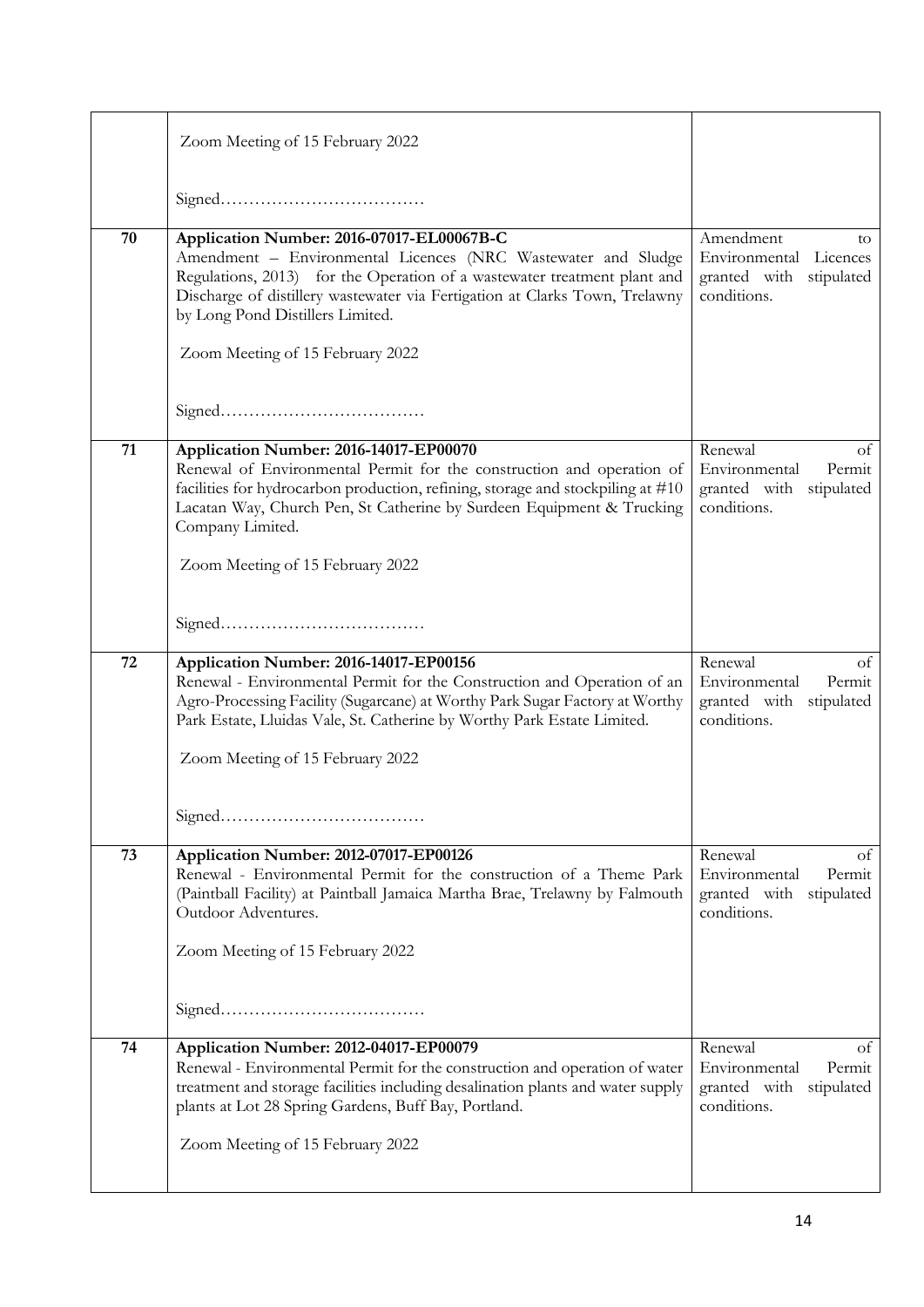| 75 | Application Number: 2014-14017-EL00034 B &C<br>Renewal - Environmental Licences (NRC Wastewater and Sludge<br>Regulations, 2013) for the:<br>• Operation of a wastewater treatment plant<br>• Discharge of treated sewage effluent<br>at McCook's Pen, Old Harbour, St. Catherine by Best Dressed Feed Mill.<br>Zoom Meeting of 15 February 2022 | Renewal<br>οt<br>Environmental Licences<br>granted with stipulated<br>conditions.       |
|----|--------------------------------------------------------------------------------------------------------------------------------------------------------------------------------------------------------------------------------------------------------------------------------------------------------------------------------------------------|-----------------------------------------------------------------------------------------|
|    |                                                                                                                                                                                                                                                                                                                                                  |                                                                                         |
| 76 | Application Number: 2022-02017-EP00049<br>Environmental Permit for construction of housing project of 10 or more<br>houses at 2 Ottawa Avenue, Kingston 6 by Altruistic Investments Limited.<br>Zoom Meeting of 15 February 2022                                                                                                                 | Environmental<br>Permit<br>granted with stipulated<br>conditions.                       |
|    |                                                                                                                                                                                                                                                                                                                                                  |                                                                                         |
| 77 | Application Number: 2020-11011-BA00252<br>Amendment - Planning Permission for the demolition, renovation and<br>expansion of an existing petroleum storage and dispensing facility at 60<br>Central Road, Black River, St. Elizabeth by Petroleum Company of Jamaica<br>Limited (PetCom)<br>Zoom Meeting of 15 February 2022                     | Amendment to Planning<br>Permission granted with<br>stipulated conditions.              |
| 78 | Application Number: 2016-11017-EP00304<br>Amendment - Environmental Permit for the demolition, renovation and<br>expansion of an existing petroleum storage and dispensing facility at 60<br>Central Road, Black River, St. Elizabeth by Petroleum Company of Jamaica<br>Limited (PetCom)<br>Zoom Meeting of 15 February 2022                    | Amendment<br>to<br>Environmental<br>Permit<br>granted with<br>stipulated<br>conditions. |
| 79 | Application Number: 2019-02017-EP00264<br>Amendment to Environmental Permit for the construction<br>of<br>telecommunication towers and any such facility at Lot 38, Antrim Road,<br>Vineyard Town, St. Andrew by Cable and Wireless Jamaica Limited.<br>Zoom Meeting of 15 February 2022                                                         | Amendment<br>to<br>Environmental<br>Permit<br>granted with stipulated<br>conditions.    |
|    |                                                                                                                                                                                                                                                                                                                                                  |                                                                                         |
|    |                                                                                                                                                                                                                                                                                                                                                  |                                                                                         |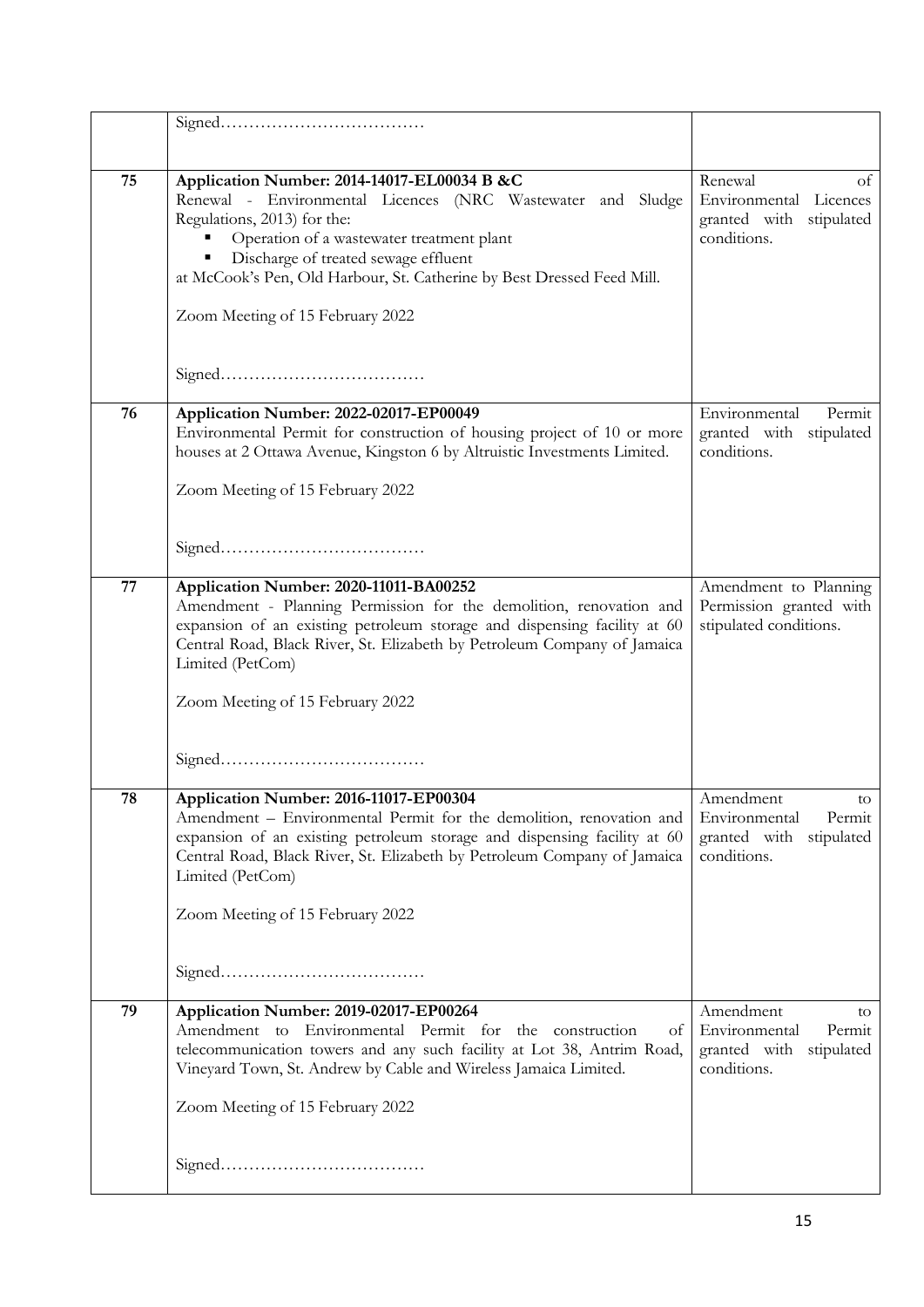| 80 | Application Number: 2021-02001-PB00971<br>Planning Permission for the construction of telecommunication towers and<br>any such facility at Lot 38, Antrim Road, Vineyard Town, St. Andrew by Cable<br>and Wireless Jamaica Limited.<br>Zoom Meeting of 15 February 2022                                                   | Planning<br>Permission<br>granted with stipulated<br>conditions.                       |
|----|---------------------------------------------------------------------------------------------------------------------------------------------------------------------------------------------------------------------------------------------------------------------------------------------------------------------------|----------------------------------------------------------------------------------------|
|    |                                                                                                                                                                                                                                                                                                                           |                                                                                        |
| 81 | Application Number: 2022-04017-EP00013<br>Environmental Permit for the construction of telecommunication towers and<br>any such facility at Reach District, Portland by Digicel Jamaica Limited.<br>Zoom Meeting of 15 February 2022                                                                                      | Amendment<br>to<br>Environmental<br>Permit<br>granted with stipulated<br>conditions.   |
|    |                                                                                                                                                                                                                                                                                                                           |                                                                                        |
| 82 | Application Number: 2016-11017-EP00199<br>RENEWAL - Environmental Permit for Construction and Operation of<br>distillery, brewery and fermenting facilities at Appleton Estate, Siloah, St.<br>Elizabeth by J Wray & Nephew Limited.                                                                                      | Renewal<br>of<br>Environmental<br>Permit<br>granted with stipulated<br>conditions      |
|    | Zoom Meeting of 15 February 2022                                                                                                                                                                                                                                                                                          |                                                                                        |
| 83 | Application Number: 2016-11017-EP00197<br>Amendment - Environmental Permit for Construction and Operation of<br>hydrocarbon<br>production,<br>facilities<br>refining,<br>for<br>storage<br>and<br>stockpiling at Appleton Estates, Siloah, St. Elizabeth by J. Wray and Nephew<br>Ltd<br>Zoom Meeting of 15 February 2022 | Amendment<br>to<br>Environmental<br>Permit<br>granted with stipulated<br>conditions    |
|    |                                                                                                                                                                                                                                                                                                                           |                                                                                        |
| 84 | Application Number: 2021-11017-EP00287<br>Environmental Permit for Construction and Operation of facilities for<br>hydrocarbon production, refining, storage and stockpiling at Appleton<br>Estates, Siloah, St. Elizabeth by CIG Agricultural Holdings Ltd.                                                              | Environmental<br>Permit<br>granted with<br>stipulated<br>conditions                    |
|    | Zoom Meeting of 15 February 2022                                                                                                                                                                                                                                                                                          |                                                                                        |
| 85 | Application Number: 2020-14017-EP00291<br>AMENDMENT - Environmental Permit for Construction and Operation of<br>facilities for the storage of hazardous materials, toxic chemicals and other<br>similar substances at Michelton, Bog Walk, St. Catherine by Mussons<br>International Dairies Limited.                     | Amendment<br>to<br>Environmental<br>Permit<br>granted with<br>stipulated<br>conditions |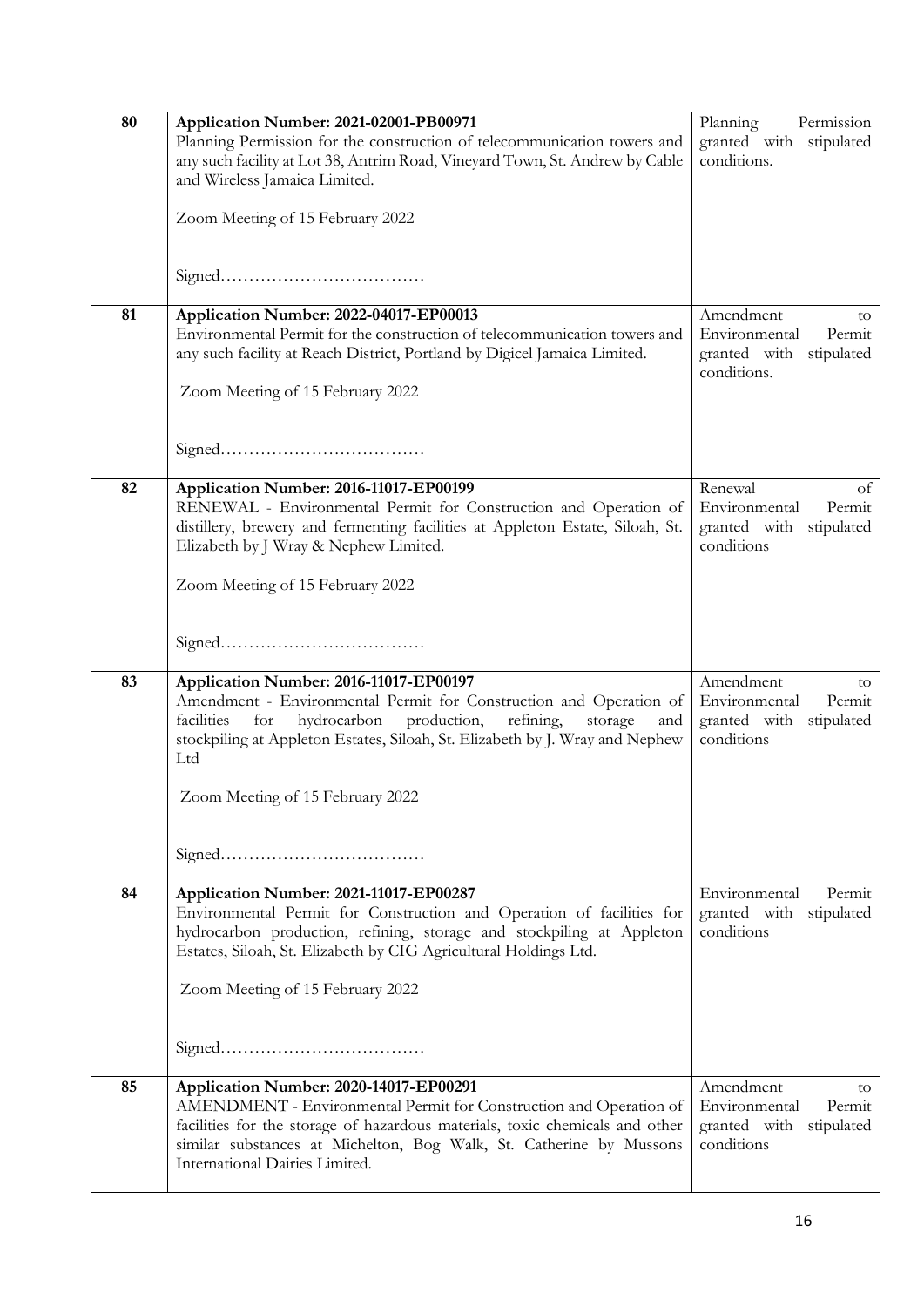|    | Zoom Meeting of 15 February 2022                                                                                                                                                                                                                                                                                                                   |                                                                                         |
|----|----------------------------------------------------------------------------------------------------------------------------------------------------------------------------------------------------------------------------------------------------------------------------------------------------------------------------------------------------|-----------------------------------------------------------------------------------------|
|    |                                                                                                                                                                                                                                                                                                                                                    |                                                                                         |
| 86 | Application Number: 2016-13017-EP00203<br>Amendment - Environmental Permit for Construction and Operation of<br>facilities for hydrocarbon production, refining, storage and stockpiling at New<br>Yarmouth Estates, Clarendon by J. Wray and Nephew Ltd.<br>Zoom Meeting of 15 February 2022                                                      | Amendment<br>to<br>Environmental<br>Permit<br>granted with<br>stipulated<br>conditions  |
|    |                                                                                                                                                                                                                                                                                                                                                    |                                                                                         |
| 87 | Application Number: 2021-13017-EP00286<br>Environmental Permit for Construction and Operation of facilities for<br>hydrocarbon production, refining, storage and stockpiling at New Yarmouth<br>Estates, Clarendon by CIG Agricultural Holdings Ltd.<br>Zoom Meeting of 15 February 2022                                                           | Environmental<br>Permit<br>granted with stipulated<br>conditions.                       |
|    |                                                                                                                                                                                                                                                                                                                                                    |                                                                                         |
| 88 | Application Number: 2015-08017-EP00223<br>AMENDMENT to Environmental Permit for Construction or installation<br>and operation of underground cables, gas lines or other such infrastructure<br>with a diameter of more than 10 cm for the transport of gas, oil or chemicals<br>At Freeport, Montego Bay, St. James by NFE North Holdings Limited. | Amendment<br>to<br>Environmental<br>Permit<br>granted with<br>stipulated<br>conditions. |
|    | Zoom Meeting of 15 February 2022                                                                                                                                                                                                                                                                                                                   |                                                                                         |
| 89 | Application Number: 2016-13017-EP00204<br>RENEWAL - Environmental Permit for Construction and Operation of<br>distillery, brewery and fermenting facilities at New Yarmouth Estate,<br>Clarendon by J. Wray & Nephew Limited.<br>Zoom Meeting of 15 February 2022                                                                                  | Renewal<br>to<br>Environmental<br>Permit<br>granted with<br>stipulated<br>conditions.   |
|    |                                                                                                                                                                                                                                                                                                                                                    |                                                                                         |
| 90 | Application Number: 2021-07017-EP00226<br>Environmental Permit for Modification of waterways for the transfer of water<br>resources or river training works at Irving Tower, Good Hope Main Road,<br>Martha Brae, Trelawny by National Water Commission.<br>Zoom Meeting of 15 February 2022                                                       | Environmental<br>Permit<br>granted with stipulated<br>conditions.                       |
|    |                                                                                                                                                                                                                                                                                                                                                    |                                                                                         |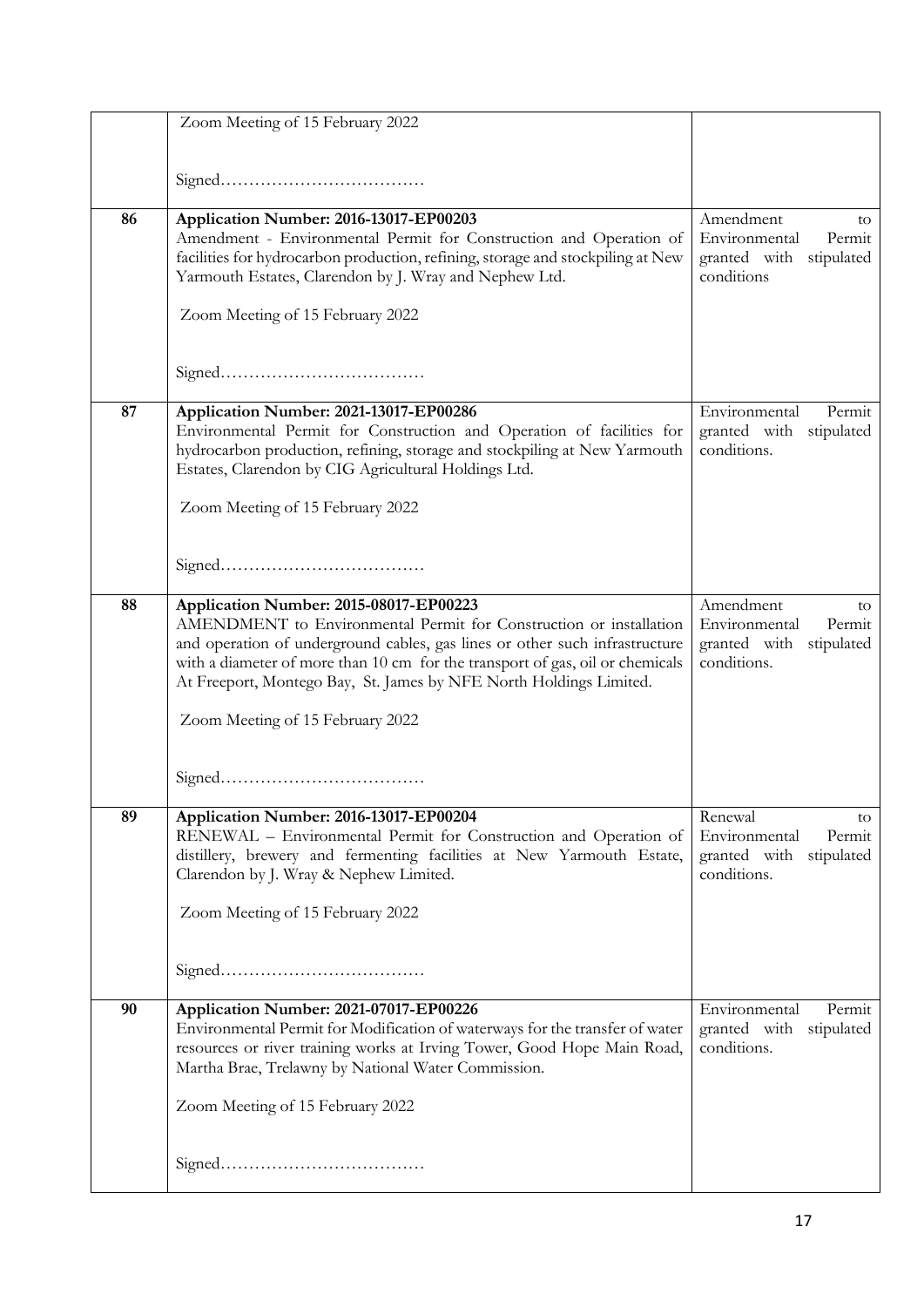| 91<br>92 | Application Number: 2019-08017-EP00155<br>Amendment to Environmental Permit for Subdivisions and Housing<br>Development of 50 lots and over at Part of Rhyne Park St James by Housing<br>Agency of Jamaica.<br>Zoom Meeting of 15 February 2022<br>Application Number: 2021-02001-PB00844                                                              | Amendment<br>to<br>Environmental<br>Permit<br>granted with stipulated<br>conditions.<br>Planning<br>Permission |
|----------|--------------------------------------------------------------------------------------------------------------------------------------------------------------------------------------------------------------------------------------------------------------------------------------------------------------------------------------------------------|----------------------------------------------------------------------------------------------------------------|
|          | Planning Permission for the construction of a Warehouse Development at 9<br>Marescaux Road, Kingston 5 by Granite Investments Limited.<br>Zoom Meeting of 15 February 2022                                                                                                                                                                             | granted with stipulated<br>conditions.                                                                         |
|          |                                                                                                                                                                                                                                                                                                                                                        |                                                                                                                |
| 93       | Application Number: 2021-02001-PB00901<br>Planning Permission for the demolition of existing structures and the<br>construction of a Church at 9 Upper Elleston Road, Kingston by Behold the<br>Lord Cometh Assembly.                                                                                                                                  | Planning<br>Permission<br>granted with stipulated<br>conditions.                                               |
|          | Zoom Meeting of 15 February 2022                                                                                                                                                                                                                                                                                                                       |                                                                                                                |
| 94       | Application Number: 2021-07007-PA00001<br>Planning Permission for the Change of Use from Residential to Institutional<br>Use of a two storey apartment building for the purpose an assisted<br>living/retirement home at 79 Sunset Boulevard, New Court, Trelawny by<br><b>Baron Barnet</b><br>Zoom Meeting of 15 February 2022                        | Planning<br>Permission<br>granted with stipulated<br>conditions.                                               |
|          |                                                                                                                                                                                                                                                                                                                                                        |                                                                                                                |
| 95       | Application Number: 2021-10015-PB00101<br>Planning Permission for the Construction of a Single Storey Warehouse<br>building with Mezzanine Level on property currently occupied by the<br>Boardwalk Shopping Village Norman Manley Boulevard,<br>Negril,<br>Westmoreland by The Boardwalk Shopping Village Limited<br>Zoom Meeting of 15 February 2022 | Planning<br>Permission<br>granted with stipulated<br>conditions.                                               |
| 96       | Application Number: 2016-08017-EP00119<br>Renewal - Environmental permit for Construction and Operation of facilities<br>for hydrocarbon production, refining, storage and stockpiling at Bogue,<br>Montego Bay, St. James by the Jamaica Public Service Company.                                                                                      | Renewal<br>of<br>Environmental<br>Permit<br>granted with stipulated<br>conditions.                             |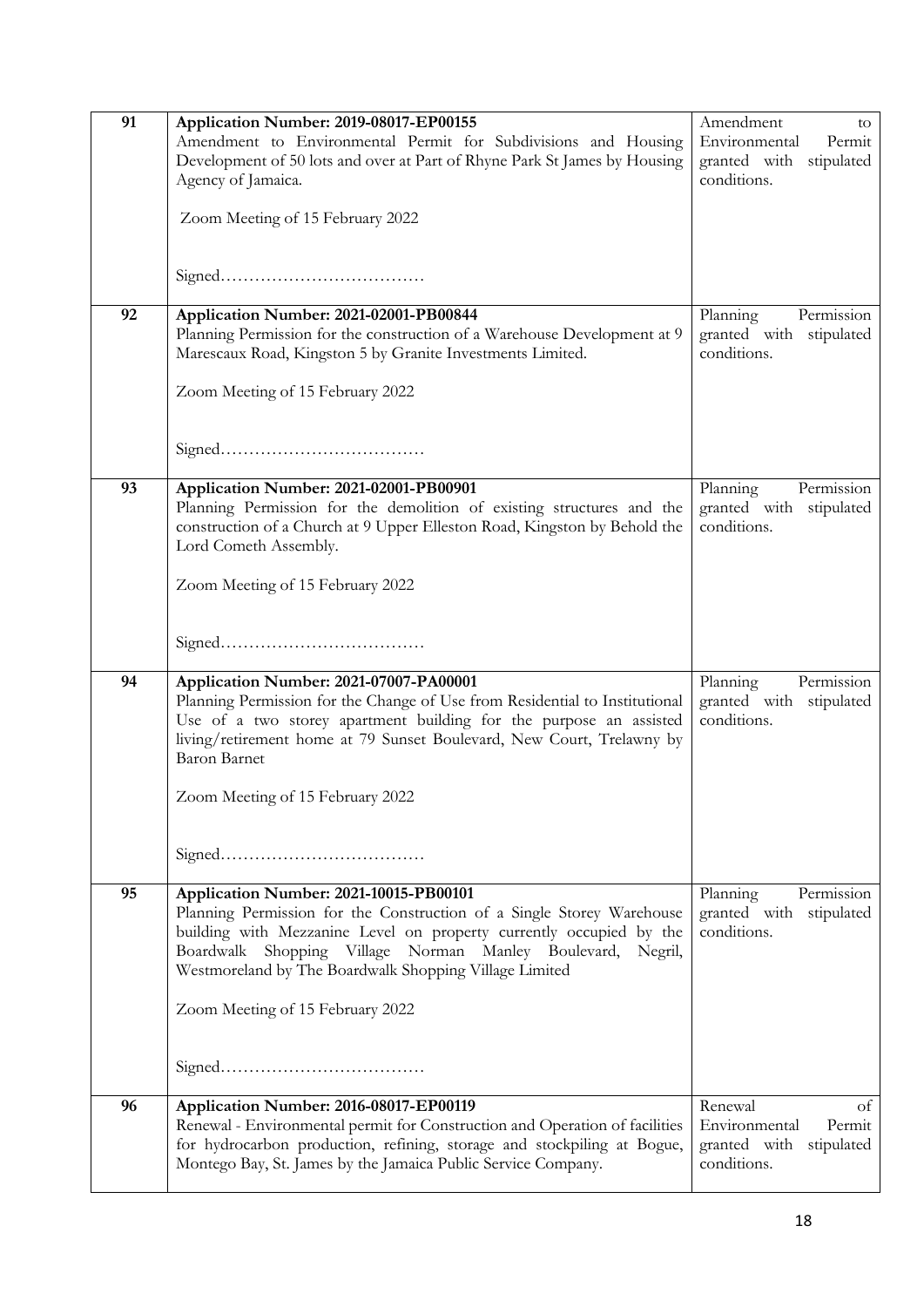|     | Zoom Meeting of 15 February 2022                                                                                                                                                                                                                                                                                                |                                                                                         |
|-----|---------------------------------------------------------------------------------------------------------------------------------------------------------------------------------------------------------------------------------------------------------------------------------------------------------------------------------|-----------------------------------------------------------------------------------------|
|     |                                                                                                                                                                                                                                                                                                                                 |                                                                                         |
|     |                                                                                                                                                                                                                                                                                                                                 |                                                                                         |
| 97  | Application Number: 2016-08017-EP00120<br>Renewal - Environmental permit for power generation plant of 1MW or<br>above using hydrocarbon fuels at Bogue, Montego Bay, St. James by the<br>Jamaica Public Service Company.                                                                                                       | Renewal<br>of<br>Environmental<br>Permit<br>granted with stipulated<br>conditions.      |
|     | Zoom Meeting of 15 February 2022                                                                                                                                                                                                                                                                                                |                                                                                         |
|     |                                                                                                                                                                                                                                                                                                                                 |                                                                                         |
| 98  | Application Number: 2016-08017-EP00121<br>Renewal - Environmental permit for Construction and operation of facilities<br>for storage and processing of scrap metals, including derelict vehicles at<br>Bogue, Montego Bay, St. James by the Jamaica Public Service Company.<br>Zoom Meeting of 15 February 2022                 | Renewal<br>οf<br>Environmental<br>Permit<br>granted with stipulated<br>conditions.      |
|     |                                                                                                                                                                                                                                                                                                                                 |                                                                                         |
| 99  | Application Number: 2016-08017-EP00122<br>Renewal - Environmental permit for Construction and operation of<br>hazardous waste removal, storage, transportation, treatment or disposal<br>facility (mobile and fixed) at Bogue, Montego Bay, St. James by the Jamaica<br>Public Service Company.                                 | Renewal<br>οt<br>Environmental<br>Permit<br>granted with stipulated<br>conditions.      |
|     | Zoom Meeting of 15 February 2022                                                                                                                                                                                                                                                                                                |                                                                                         |
|     |                                                                                                                                                                                                                                                                                                                                 |                                                                                         |
| 100 | Application Number: 2016-08017-EP00192<br>Renewal - Environmental permit for Construction and operation of facilities<br>for the storage of hazardous materials, toxic chemicals and other similar<br>substances at Bogue, Montego Bay, St. James by the Jamaica Public Service<br>Company.<br>Zoom Meeting of 15 February 2022 | Renewal<br>of<br>Environmental<br>Permit<br>granted with<br>stipulated<br>conditions.   |
|     |                                                                                                                                                                                                                                                                                                                                 |                                                                                         |
|     |                                                                                                                                                                                                                                                                                                                                 |                                                                                         |
| 101 | Application Number: 2018-12017-EP00217<br>AMENDMENT - Environmental Permit for the construction and operation<br>of a petroleum storage and dispensing facility at Part of Brumalia, Mandeville,<br>Manchester by Mandeville Heavy Duty Gas Limited c/o Dean Peart.                                                             | Amendment<br>to<br>Environmental<br>Permit<br>granted with<br>stipulated<br>conditions. |
|     | Zoom Meeting of 15 February 2022                                                                                                                                                                                                                                                                                                |                                                                                         |
|     |                                                                                                                                                                                                                                                                                                                                 |                                                                                         |